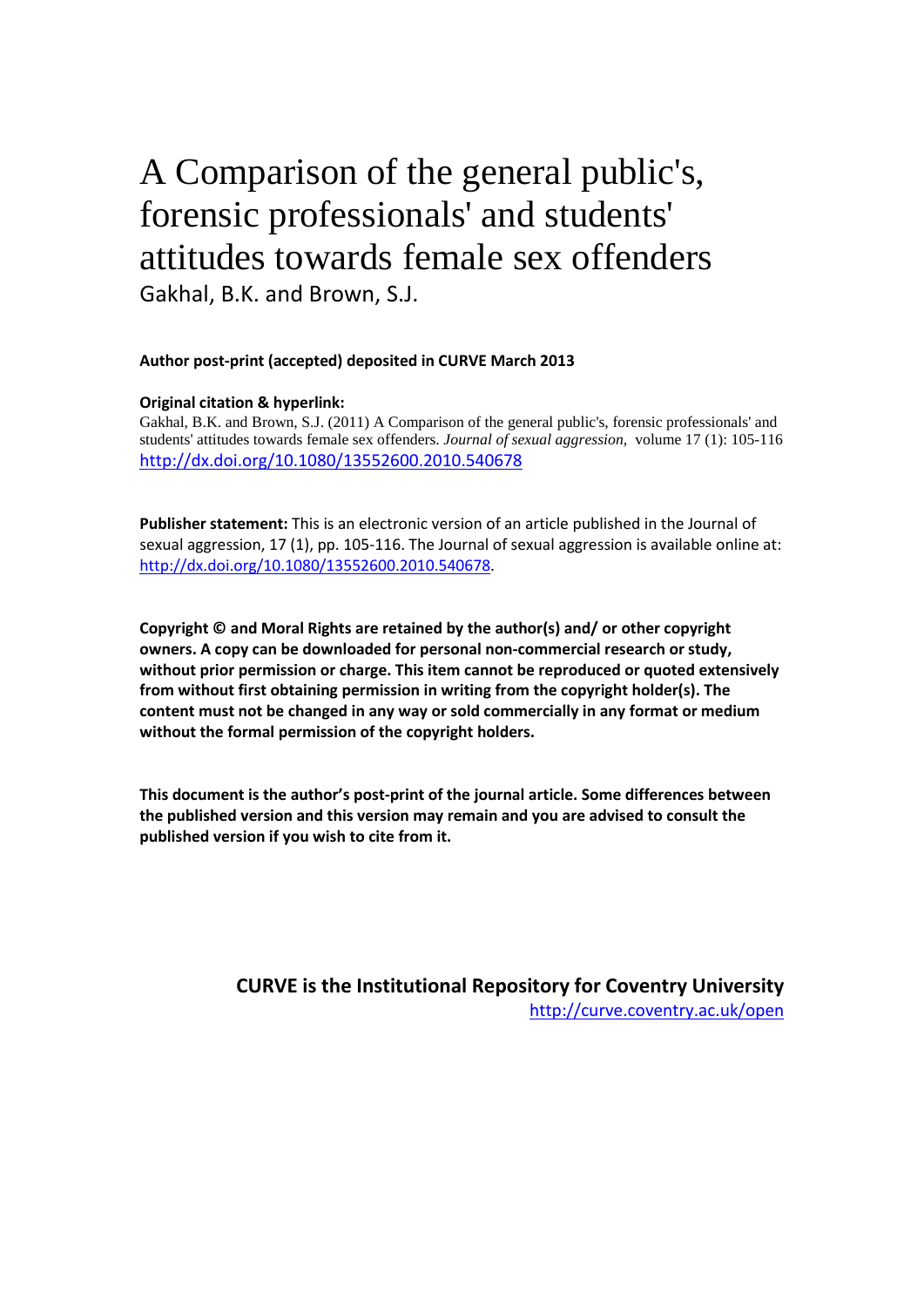#### **Abstract**

Research investigating attitudes toward sex offenders has failed to specify the gender of the 'sex offenders'. Given that most participants are unlikely to think of women as sex offenders, it is likely that reported attitudes relate to male sex offenders. This study investigated the attitudes towards female sex offenders of 92 members of staff employed by a UK chain store (public sample), 20 probation officers employed by a Regional Sex Offender Unit (forensic professional sample) and 64 undergraduate psychology students (student sample). Participants completed the Attitudes Toward Female Sex Offenders Scale adapted from the Attitudes Toward Sex Offenders Scale. Forensic professionals held significantly more positive attitudes than both the students and public. Comparisons between the responses in this study with those of previous studies revealed that the forensic professionals in this study held significantly more positive attitudes towards female sex offenders than professionals in previous studies did towards 'sex offenders'.

**Keywords: female sex offenders, attitudes to sex offenders, attitudes to female sex offenders, Attitudes to Sex Offenders Scale, attitudes of professionals working with sex offenders, attitudes to crime**

# **Introduction**

The negative portrayal of sex offenders by the media has not only increased the public's awareness of sexual offences but has also contributed to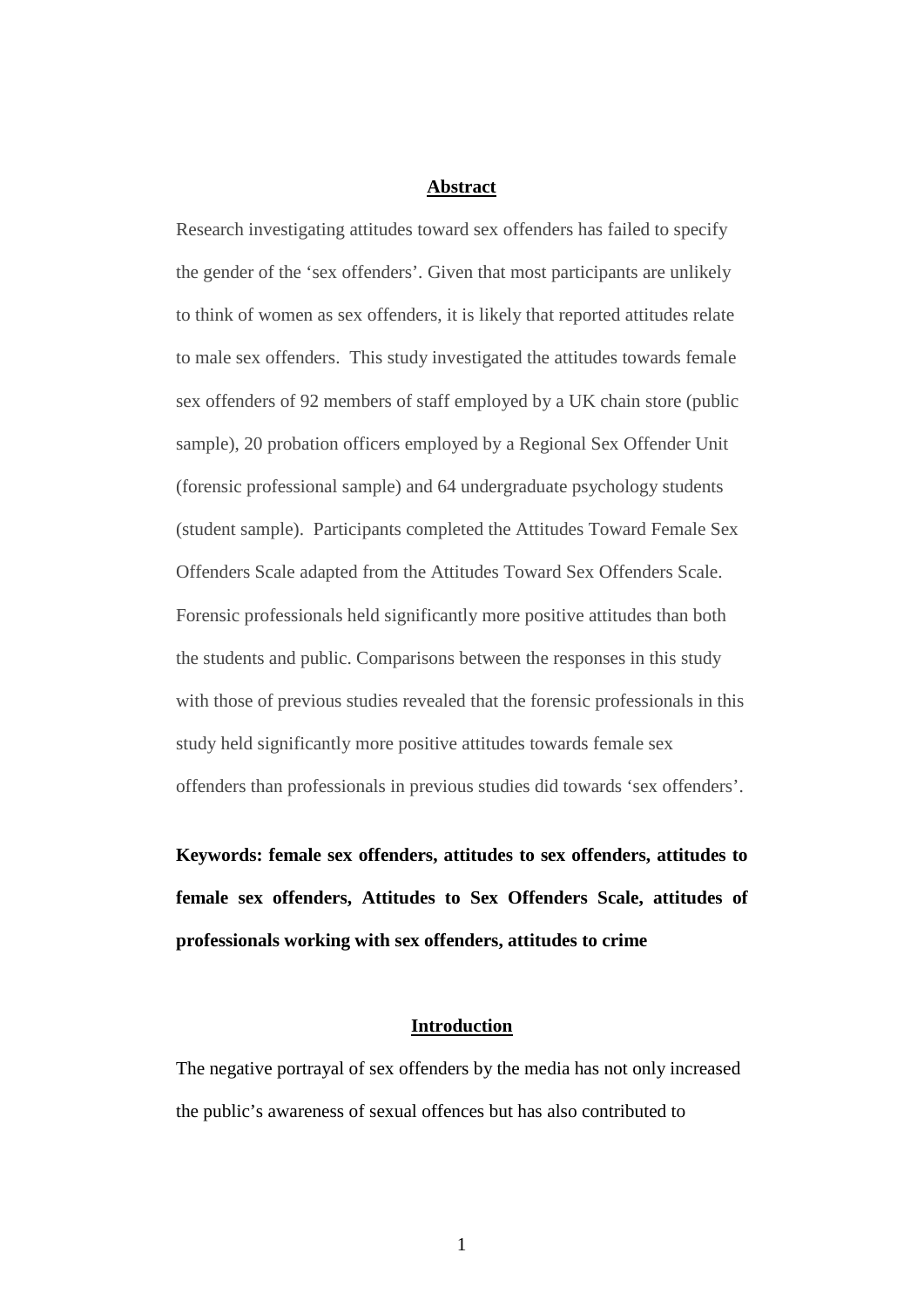concerns about the incidence of such offences, particularly as the media appear to be the prime source of information about sex offenders for both the public (Brown, Deakin & Spencer, 2008) and politicians (or at least US politicians: see Sample & Kadleck, 2008). Research consistently reveals that the media presents a stereotypical and biased portrayal of sex offenders (for example, see Cheit, 2003, Ducat, Thomas & Blood, 2009; Frei, 2008) focusing on less common but violent/serious crimes and portraying sex offenders as evil 'perverts', 'predators' and 'monsters' who, beyond redemption and rehabilitation, are very likely to repeatedly re-offend. The picture of sex offenders painted by such reporting and the negative attitudes that result, or are at least reinforced, make it increasingly difficult for this group of offenders to be effectively reintegrated back into the community following incarceration, or to remain in the community once identified as a sex offender.

More importantly, as Willis, Levenson & Ward (2010) suggest, a refusal to "actively help sex offenders re-enter and establish themselves within the community" (p.552) could actually have the detrimental effect of increasing the levels of risk that these individuals pose to society. Furthermore, as theories of desistance focus specifically on social control and agency (Willis et al., 2010), it is imperative that the public provide sex offenders with the opportunity to reintegrate back into social situations with a view to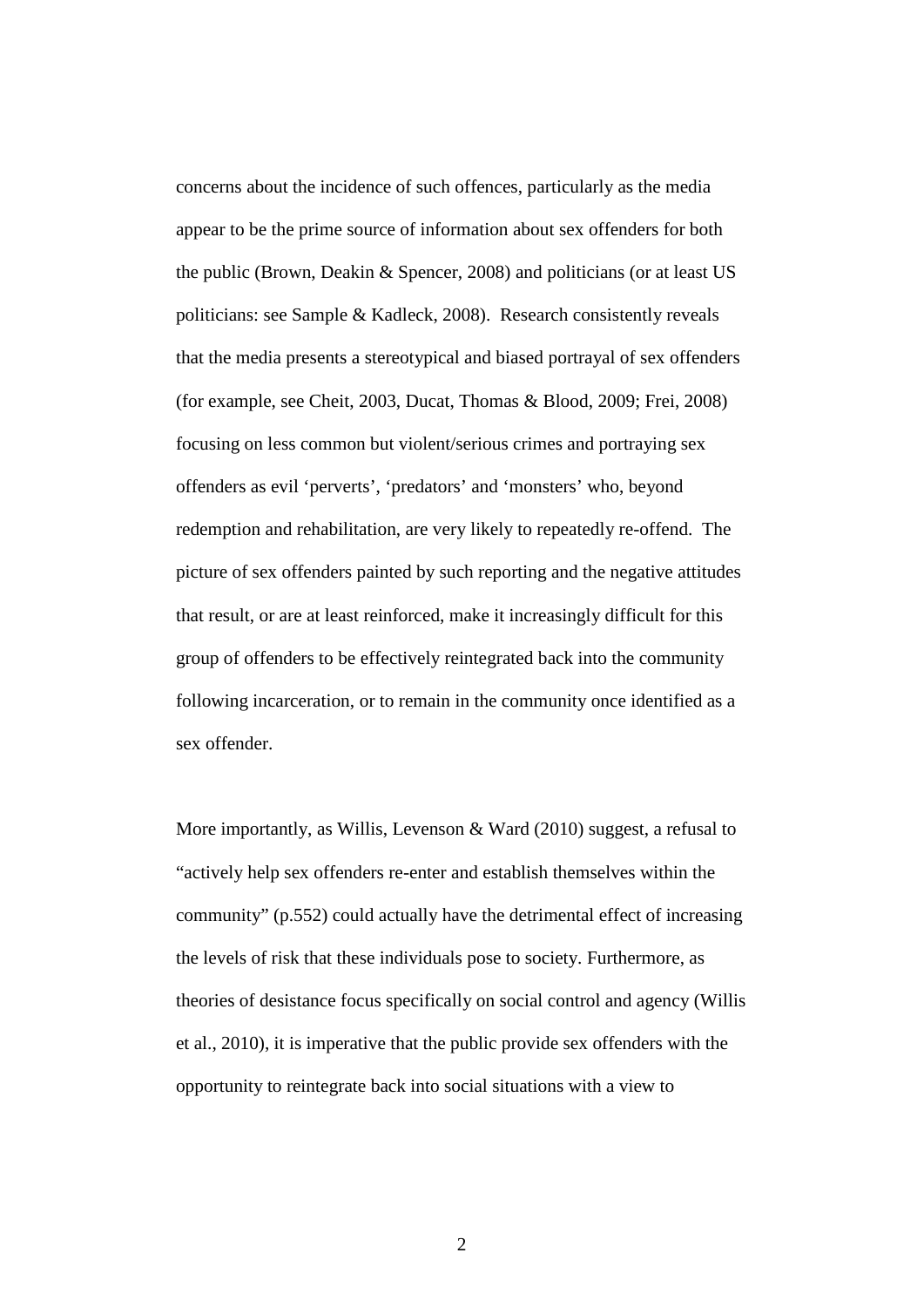encouraging desistance from offending. Therefore, it is fundamentally important that public attitudes are researched and addressed in order to facilitate the successful reintegration of these offenders back into the community not only in attempts to reduce their risk of recidivism but also to encourage legislation that supports this reintegration as opposed to legislative developments that are based on the distorted picture of sexual offending presented by the media (see Sample & Kadleck, 2008).

Public attitudes towards sex offenders have been largely overlooked by researchers and the published empirical literature in this area is relatively sparse. Brown's (1999) survey (of people living in Cardiff, UK) was one of the first studies to be published that investigated *public* attitudes to sex offenders and remained alone until a recent resurgence in interest in this topic with at least six studies published between 2007 and 2009 (Brown et al., 2008; Craun & Theriot, 2009; Kernsmith, Craun, & Foster, 2009; Levenson, D'Amora & Hearn, 2007; Levenson, Brannon, Fortney & Baker, 2007, McAlinden, 2007). It is perhaps of interest, given the rapid development of increasingly restrictive legislation aimed to address sexual offending in the USA, that most (with the exception of Brown et al.'s (2008) English, UK and McAlinden's (2007) Northern Irish, UK research) of these recent studies have been conducted in the USA. Many also consider attitudes to legislation alongside attitudes to offenders and are supported by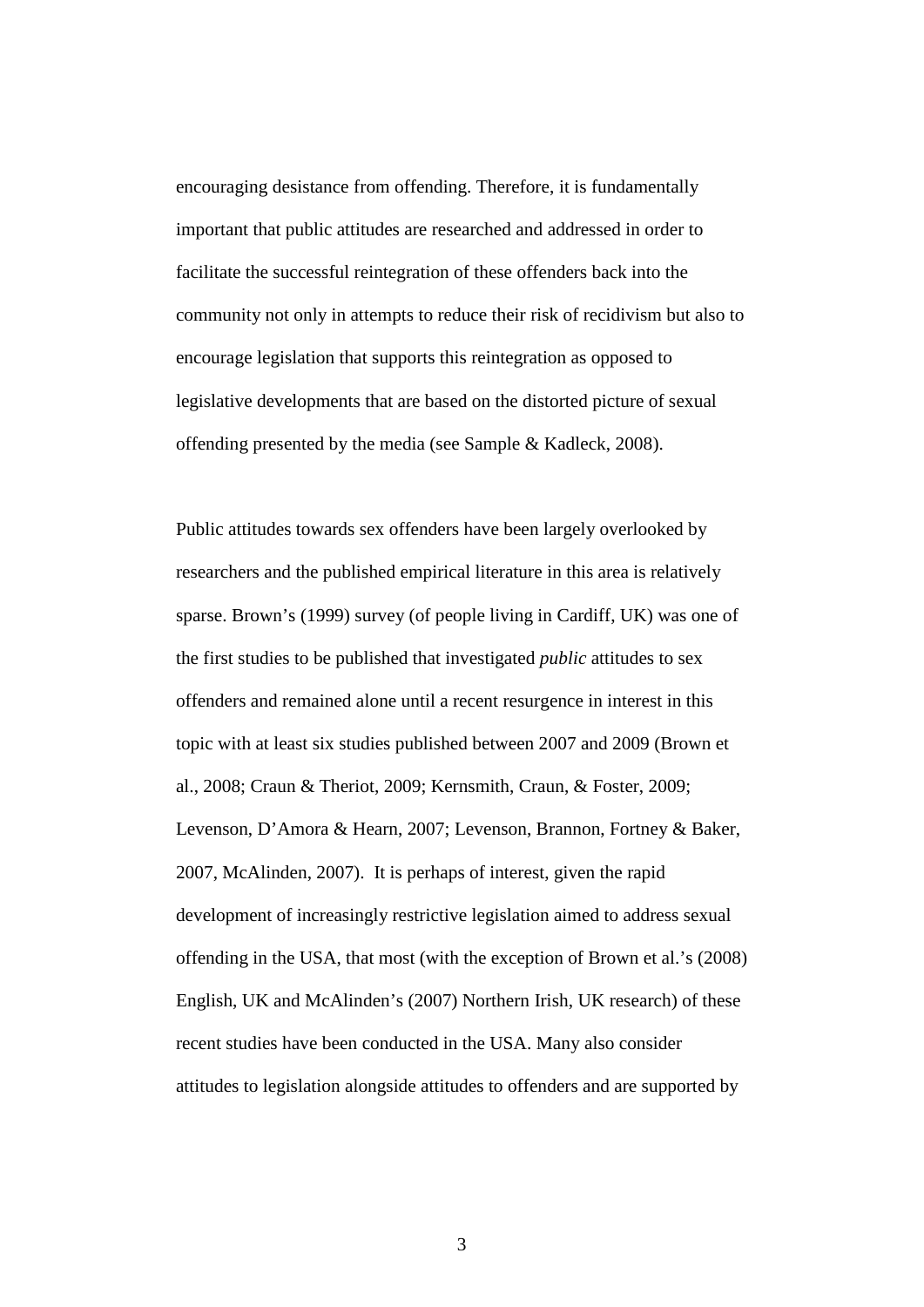a similar recent interest in studies investigating the attitudes of this country's public (for example, see Brannon, Levenson, Fortney & Baker, 2007; Lieb & Nunlist, 2008; Schiavone & Jeglic, 2009) and professionals (see Levenson, Fortney & Baker, 2010) towards its sex offender legislation. The specific questions/questionnaires used in these studies make it difficult to closely compare the results of them (see Willis et al., 2010 for a more detailed review); however, they tend to reveal that the public hold stereotypical views of offenders, tend to think that rehabilitative efforts are unlikely to be effective (whilst they may be supportive of using rehabilitative measures), that sex offenders present a danger to the community and have high recidivism rates, and that the public are unlikely to provide support (e.g. by providing employment or accommodation, or living nearby) to known sex offenders in the community. These studies also reveal that the views of the US and UK public are comparable and that attitudes have not improved, and if anything have become more negative towards sex offenders since 1999, despite the increased legislative restrictions and rehabilitative efforts introduced in both countries during this time period.

There is considerably more research looking at the attitudes of professionals towards sex offenders (see Brown, 2008 and Willis et al. 2010 for reviews). This is understandable as such attitudes may influence judgments and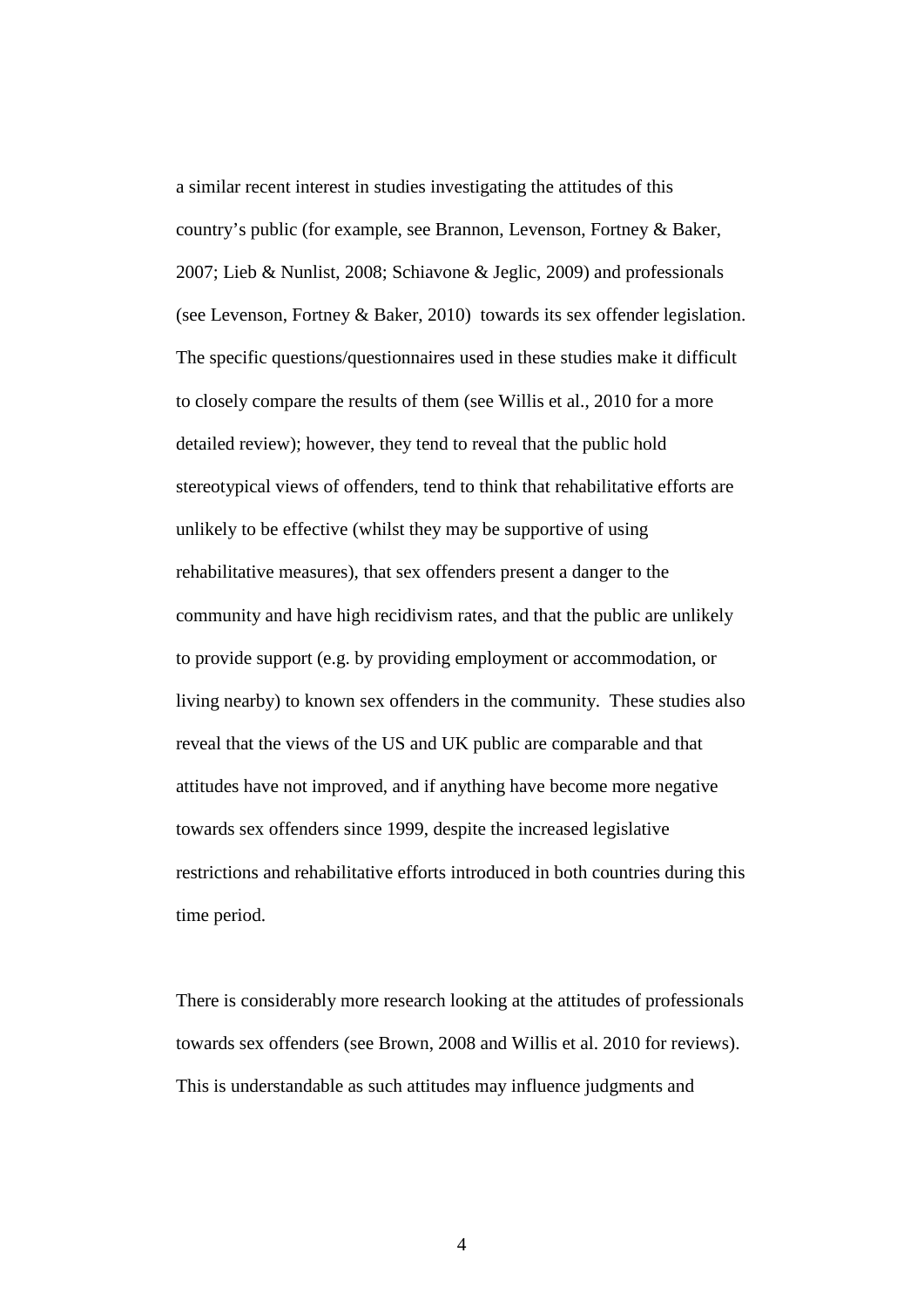ratings of the offender (Ajzen, 2001; Hogue, 1995), which has a significant impact on whether offenders receive the appropriate treatment in prison and in the community. In a study looking at therapist characteristics and treatment-induced change in sex offender treatment programmes, Marshall et al. (2003) reported that therapist features such as empathy and warmth produced beneficial treatment-induced changes, compared to therapists that employed confrontational styles, where fewer treatment changes were produced. Research investigating the attitudes of professionals has focused on different types of professionals (e.g. counsellors, advanced practice nurses) and professionals with varying levels of experience (e.g. experienced or inexperienced) and have most often used the Attitudes Toward Sex Offenders Scale (ATS) adapted by Hogue (1993) from the Attitudes Toward Prisoners Scale (ATP; Melving, Gramling & Gardner, 1985).

In Hogue's (1993) original study to develop and validate the ATS, he observed that different groups of professionals held different attitudes to sex offenders, with the Probation/Psychologist group showing the statistically significantly most favourable attitudes, than prison officers with treatment experience, and in turn the prison officers without treatment experience. Police officers demonstrated the least positive views. Hogue and Peebles (1997) supported these findings as British police officers had significantly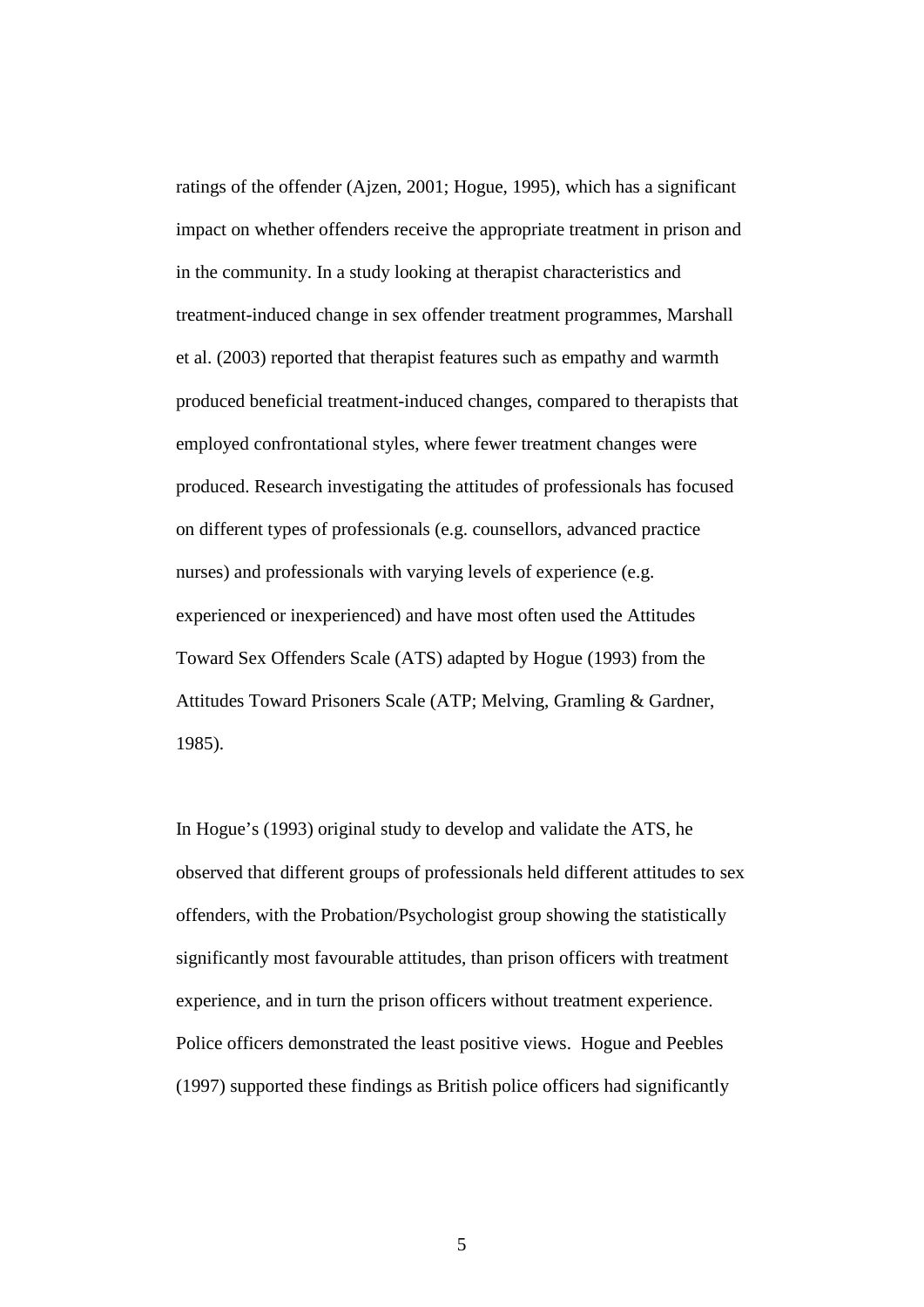less favourable attitudes compared to other British professionals, including mental health workers, social workers, probation or parole officers. Similarly, Radley (2001) found that a group of 20 non-discipline prison staff (i.e. probation officers and psychologists) had significantly more favourable attitudes towards sex offenders than a group of 20 discipline staff (prison officers). Using a qualitative methodology, Lea, Auburn and Kibblewhite (1999) interviewed 23 professional and paraprofessionals whose work involved contact with sex offenders. In line with the findings reported by Rash and Winton (2007), they observed that both positive and negative views towards sex offenders could be held simultaneously; however, quantitative findings from other studies were confirmed as the most stereotypical views were held by police officers, especially those with less experience of working with sex offenders, or who had no specialist training in this work.

Studies comparing the attitudes of the general public and professional groups are rare. Johnson, Hughes and Ireland (2007) found that the public held more negative ATS attitudes than probationary police officers and Ferguson and Ireland (2006) found that their student sample held more negative ATS attitudes than their professional group. To our knowledge, to date no published study has compared the attitudes of professionals who work with sex offenders, the public and students.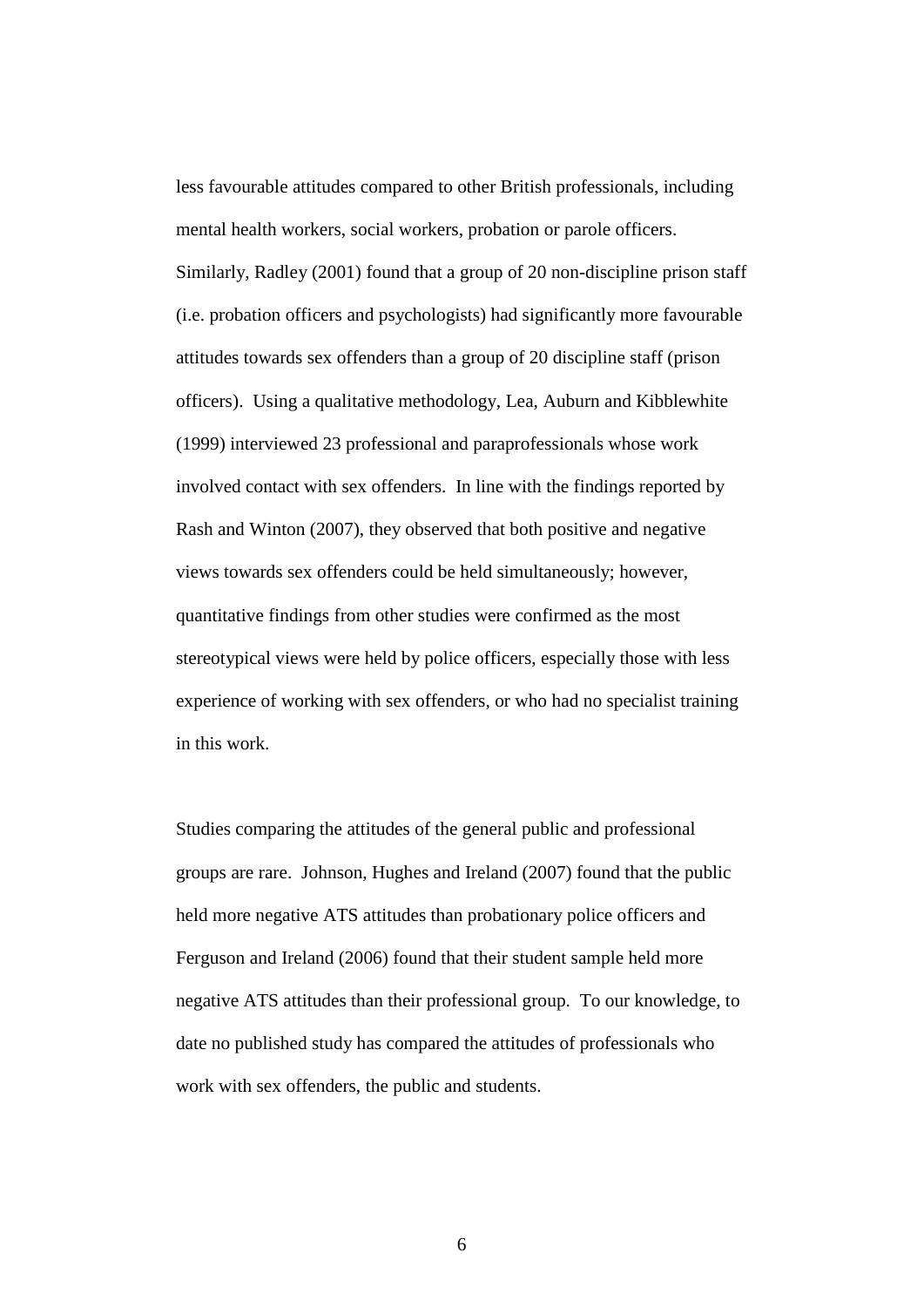Professionals have been found to hold more negative attitudes towards sex offenders than other, or general types of offenders (Craig, 2005; Harnett, 1997; Hogue, 1993; Weekes, Pelletier & Beaudette, 1995); however in virtually all of the studies mentioned above (including those that have investigated the public's attitudes) attitudes have been assessed in relation to 'sex offenders', perhaps implying that sex offenders are a homogenous group. Usually in these studies participants are asked to give their responses to the 'sex offender' group as a whole and 'sex offender' is often not defined. Taking a different approach, however, Ferguson and Ireland (2006) asked participants to give their ATS responses in relation to a vignette that varied according to offender type (stranger rapist, acquaintance rapist, stranger victim paedophile, or familial victim paedophile). No differences in attitudes towards different types of sex offenders were observed. In the USA, Kernsmith et al. (2009) asked Michigan community members how afraid they were of the prospect of sex offenders living in their community and varied the type of offender (incest, statutory rape, marital rape, pedophilia, date rape, historical offenses). Paedophiles and incest offenders were most feared, and statutory rapists were least feared; however all types of offenders elicited fear. Sanghara and Wilson (2006) varied the vignettes describing the sex offenders in their study according to the level of endorsements of sex offender stereotypes and found that those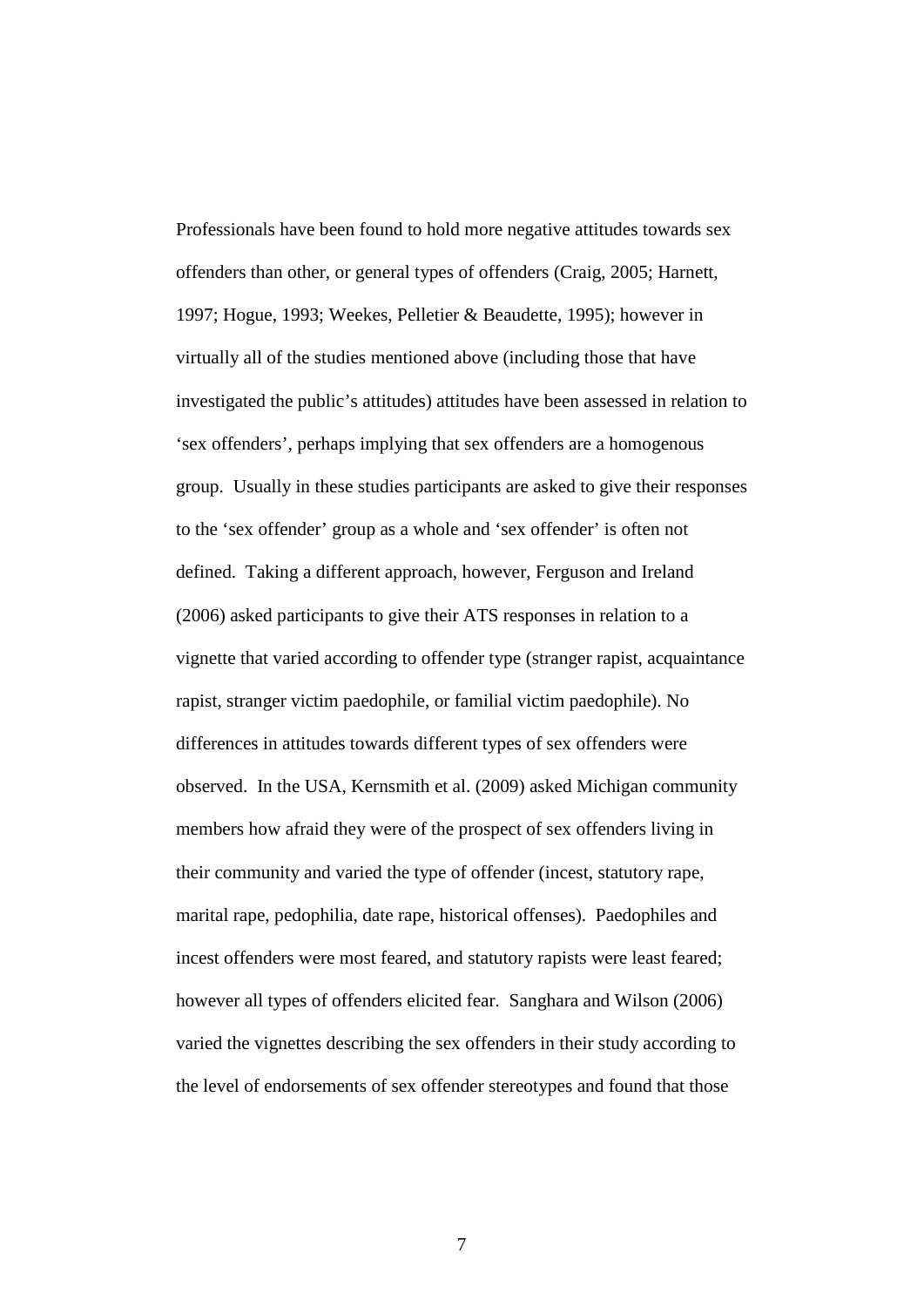who had the least knowledge about child abuse, were more likely to endorse sex offender stereotypes.

Although studies have specifically investigated attitudes towards juvenile offenders (Sahlstrom & Jeglic, 2008) and legislation aimed at juvenile offenders (Salerno et al., 2010), to our knowledge none have investigated attitudes towards female offenders. The studies conducted thus far have failed to specify the gender of the offenders in question and it is likely that participants assumed the offenders to be male due to the higher known incidence of male sex offenders as opposed to female sex offenders.

It is currently unknown whether female-perpetrated sexual abuse is uncommon or under-reported. Several barriers exist to reporting such abuse such as the common perception that sexual abuse perpetrated by females is harmless in comparison to male-perpetrated sexual abuse, the glorification by society of sexual activity involving adult females and underage males, the greater taboo surrounding female-perpetrated sexual abuse and traditional sexual scripts that portray females as sexually passive and innocent (Oliver, 2007). Despite its taboo status, the reality remains that some females do perpetrate sexual abuse. Recent research suggests that the ratio of male to female sex offenders is approximately 20:1 and that females account for around 5% of all sexual abuse (Cortoni, Hanson & Coache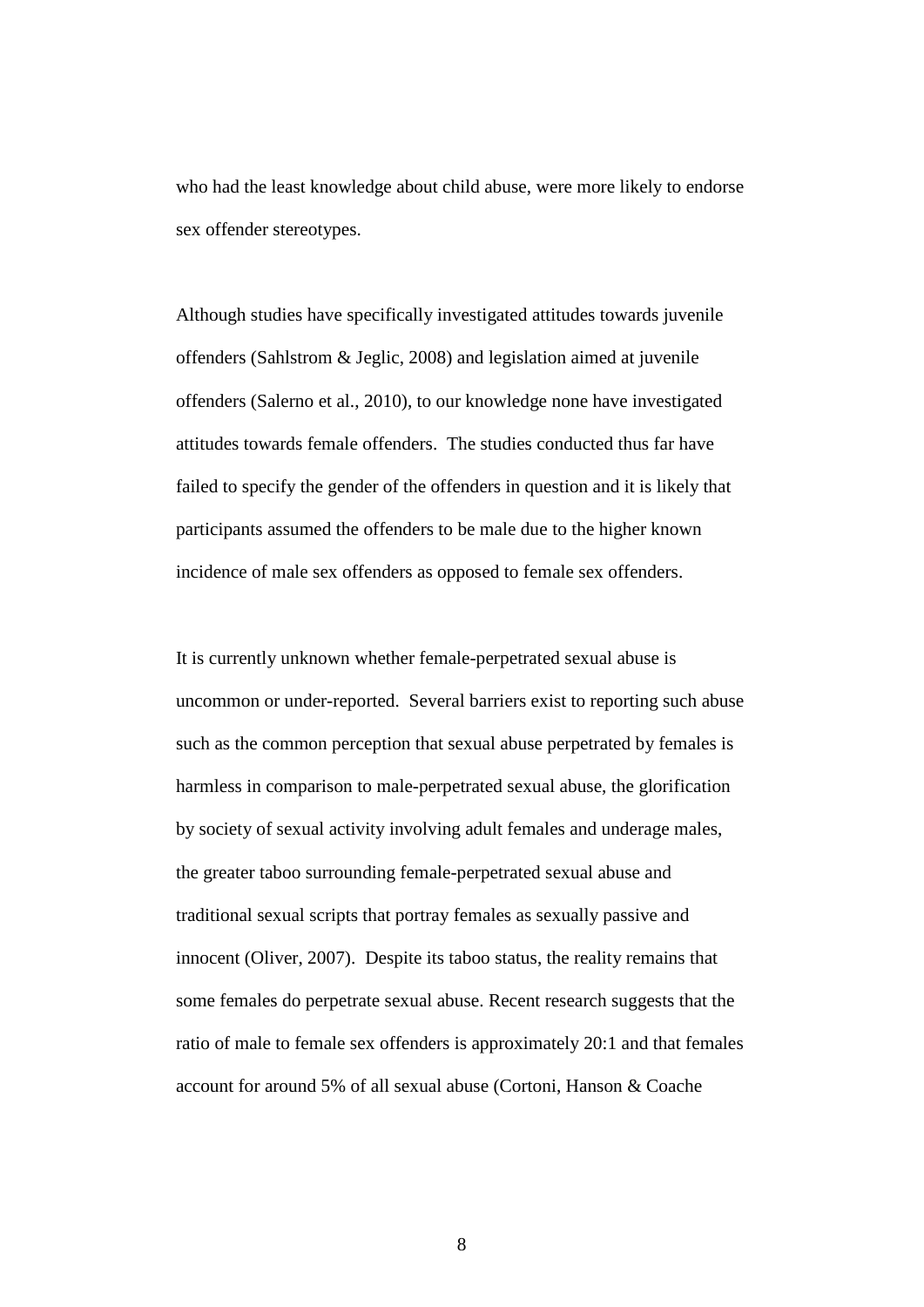2010). Such prevalence rates indicate that there are still a substantial number of victims and offenders in need of clinical attention (Gannon & Cortoni, 2010).

The influence of gender on the perceptions and treatment of offenders is evident from previous research that has found that males are not only treated more harshly than females (Godfrey, Farrall & Karstedt, 2005; Wilczynski, 1997) but are also more readily criminalised (Pollack, 1961) than women who receive more lenient sentences (Farrington & Morris, 1983; Nagel, 1981). However, this goes against research that has shown females who commit counter-stereotype offences are viewed more negatively (Viki, Massey, & Masser, 2005) with such women being described as displaying 'double deviance' (Heidensohn, 1987, p. 20). This refers to women who are not only considered rare and abnormal for defying social rules but who are also labelled as being unfeminine for opposing their conventional roles (ibid). This contrast was highlighted by two cases receiving media attention in the latter part of 2009 in the UK where a female teacher, Helen Goddard, was "jailed for lesbian affair with pupil" (The Times, September 2009) and a nursery assistant, Vanessa George, was "spat at by parents at a court appearance" (Telegraph, June 2009). In these instances, it would appear that Helen Goddard was treated and discussed more leniently than a male offender committing similar acts. The rhetoric surrounding Vanessa George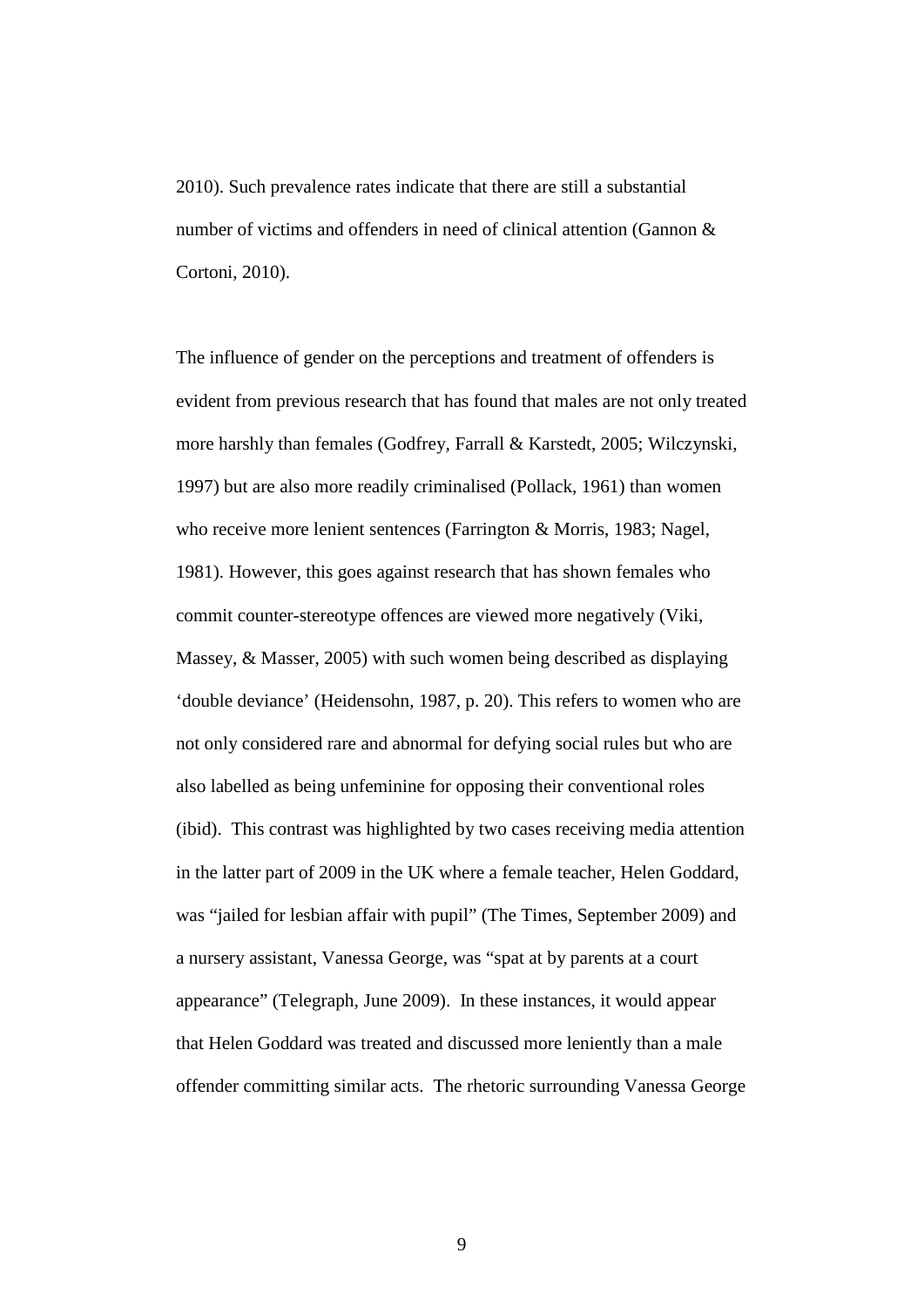and her crimes, however, was particularly extreme and vitriolic and is perhaps a good example of a 'double deviance' case.

Despite the clear need for research in this area, the literature on female sex offenders is considerably limited and no study to date has specifically examined the attitudes that are held towards this group of offenders. In addition, up until now, research has focused on the attitudes of professionals with a considerable lack of research conducted on public and student samples. As no study to date has compared both student and public samples with professional samples, this study will employ an adapted version of the ATS replacing 'sex offenders' with 'female sex offenders' to investigate the attitudes to female sex offenders of the general public, forensic professionals (probation officers) and undergraduate psychology students. Based on previous studies, it is hypothesised that professionals will hold more positive attitudes towards female sex offenders than both the general public and students. However, the absence of research comparing student populations with the general public means it is not possible to predict the attitudes that will be held by these two groups. In addition, the attitudes from the adapted Attitudes to Female Sex Offenders Scale (AFSO) will be compared with published ATS studies to compare attitudes to female offenders with male offenders. Given the conflicting theories surrounding attitudes and responses to female offenders, it is not possible to predict at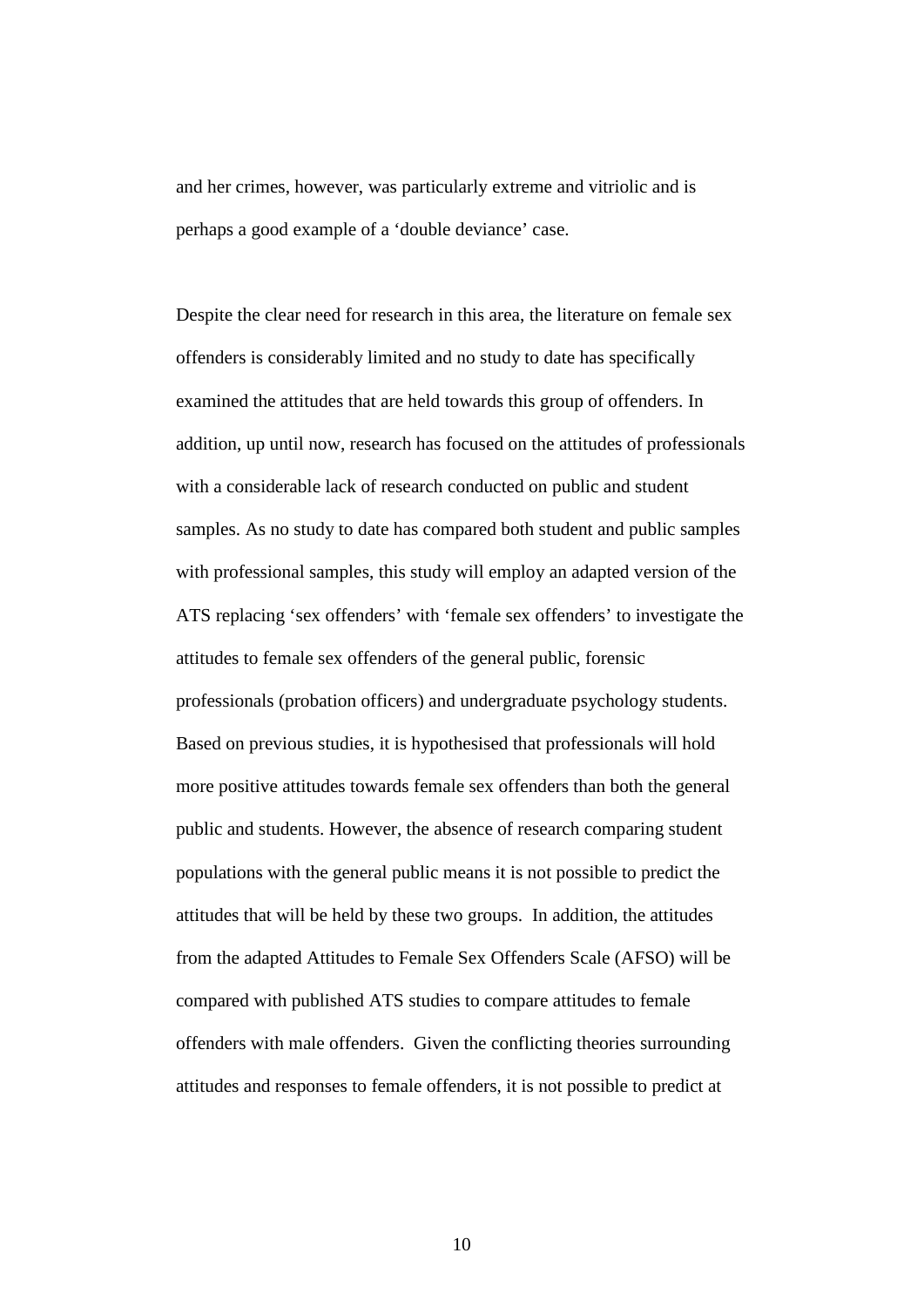this stage whether views will be more favourable, or more negative towards female sex offenders compared to previous studies investigating attitudes to 'sex offenders'.

## **Method**

#### *Participants*

In order to investigate attitudes towards female sex offenders, a sample was drawn from three populations: the general public, forensic professionals and undergraduate psychology students. A total of 176 participants took part in the study. Of this group, the public subset was represented by 92 members of staff employed by a UK chain store (Boots the Chemists). Twenty probation officers employed by the Regional Sex Offender Unit in Staffordshire represented the professional subset and a total of 64 undergraduate psychology students were recruited to form the student subset. All students participated in exchange for course credit, whilst all other participants were not rewarded for their participation.

# *Design*

A quasi-experimental between-groups design with one independent variable (sample type - public, professional and student) and one dependant variable (ATFS score) was employed. In addition, one-sample t-tests were performed to compare the mean scores in this study with those of previous studies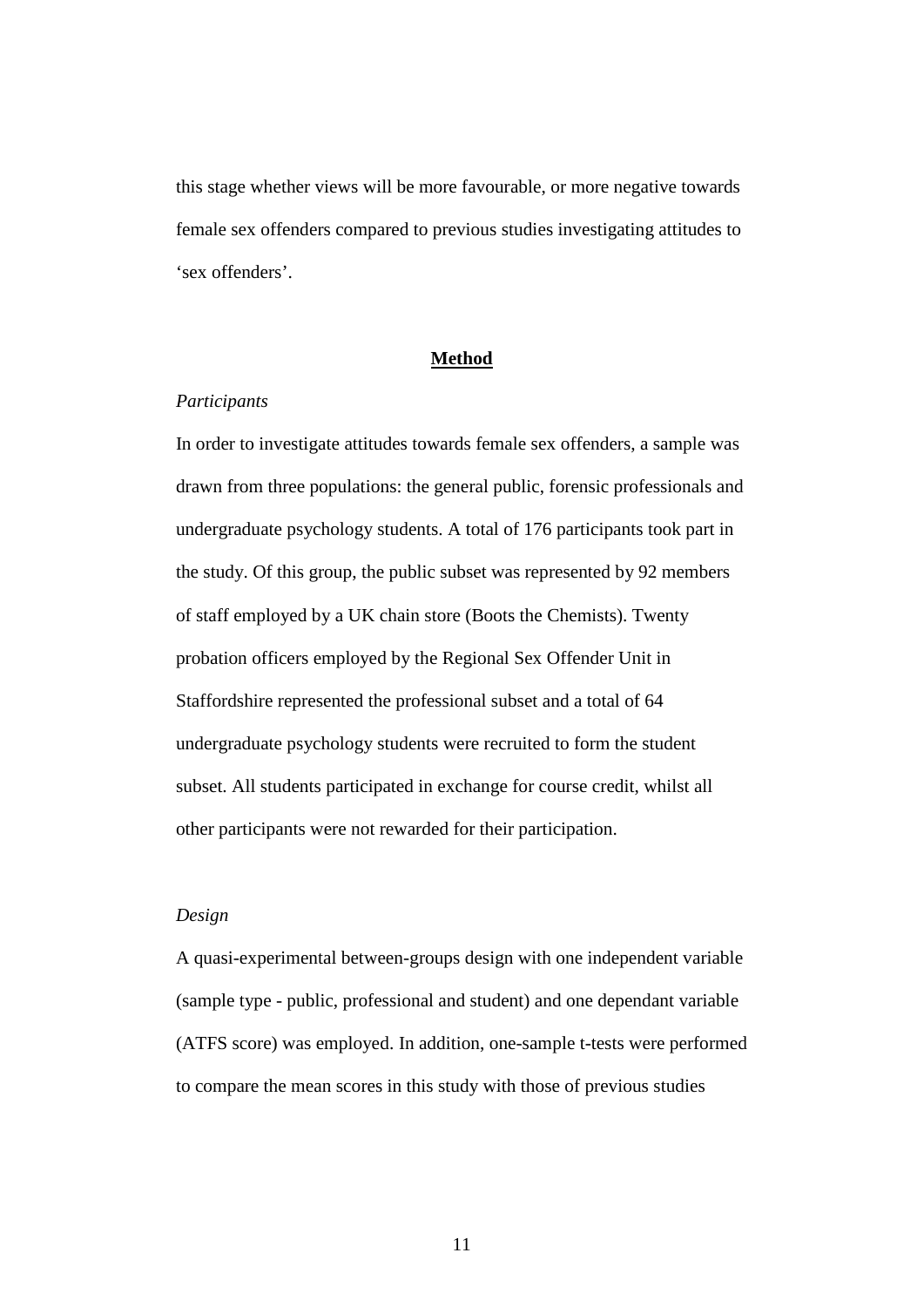where it is assumed that participants responded with male offenders in mind.

# *Materials*

This study employed an adaptation of the Attitudes Toward Sex Offenders Scale (ATS; Hogue, 1993) which was, in turn, adapted from the Attitudes Toward Prisoners Scale (ATP; Melvin, Gramling & Gardner, 1985) by Hogue. In order to ensure that participants applied the scale specifically to female sex offenders, and with Hogue's permission (personal communication, 2007) the word 'female' was inserted before the words 'sex offender' for each of the 36 items on the scale resulting in a parallel version of the ATS concerning attitudes towards female sex offenders (ATFS). The 36-item questionnaire employs a 5-point Likert scale, with responses of 1 (*strongly disagree*), 2 (*disagree*), 3 (*undecided*), 4 (*agree*) and 5 (*strongly agree*). Nineteen of the 36 items represent negative attitudes (e.g. "female sex offenders never change") while 17 represent positive attitudes (e.g. "If female sex offenders do well in prison/hospital, they should be let out on parole"). To score the scale, negative items are reversed after which, scores on each of the 36 items were summed. As per Hogue's (1993) scoring method, a constant of 36 is then subtracted from each raw score to produce a score range of 0-144, with a higher total score indicating more positive attitudes towards female sex offenders and a lower total score indicating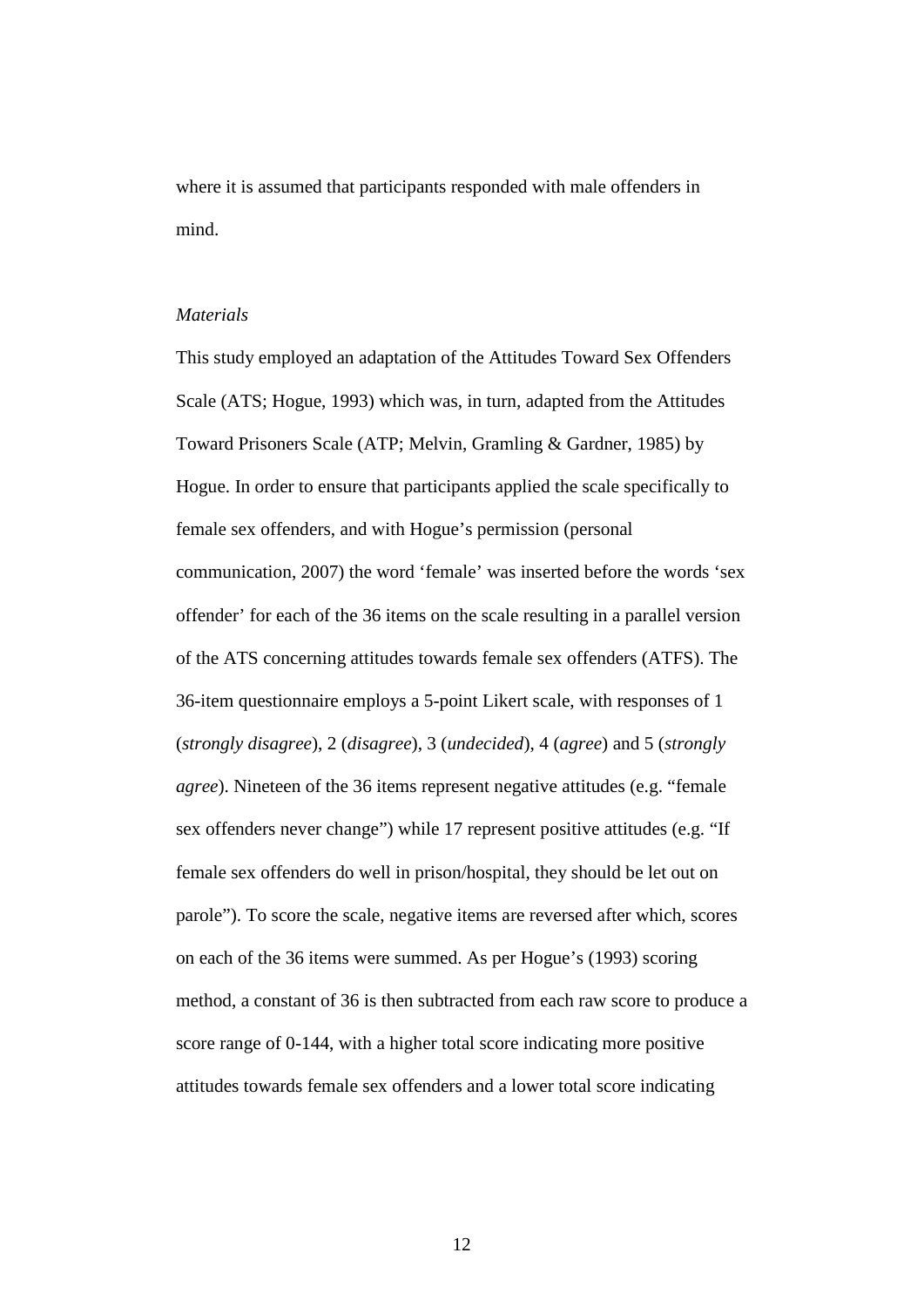more negative attitudes towards female sex offenders. The ATS has demonstrated a good level of reliability with a Cronbach α of .92 (Nelson et al., 2002) and a test-retest reliability after two weeks of  $r = .82$  (Ferguson & Ireland, 2006). The construct validity of the ATS was established by Hogue (1993).

#### *Procedure*

Following ethical approval from Coventry University's Ethics Committee, students contacted the researcher if they wished to participate in the study via an online advert that was placed on the university website. Probation officers and Boots employees were approached individually and asked if they would like to take part in a study examining attitudes towards female sex offenders. The nature of the study was briefly explained to all participants after which, they were provided with a participant information sheet, a consent form and the Attitudes Toward Female Sex Offenders Scale in an envelope. Once participants had given their consent and completed the scale, it was handed back to the researcher in the original envelope which they were asked to seal beforehand and they were then given a debrief form detailing the researchers contact details if they wished to withdraw their data at a later date. The questionnaires were filled out in a confidential manner and the only method of identifying an individual's data once all the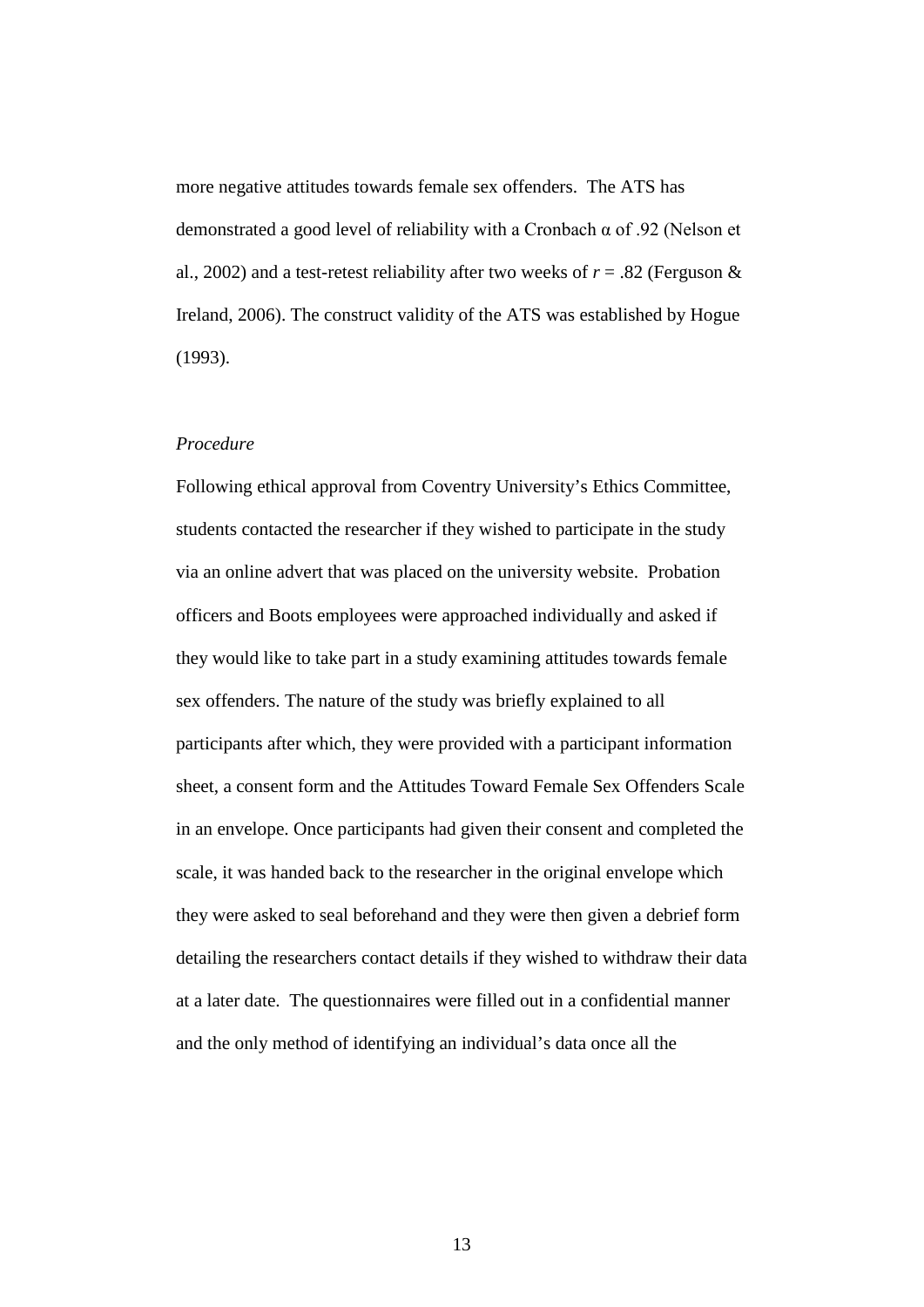questionnaires had been pooled was through the unique participant code allocated to them on the debrief forms.

## **Results**

All questionnaires were completed adequately and were included in the analysis. The data were checked for normal distribution, skewness, homogeneity of variance and outliers. All parametric assumptions were met and there were no outliers in the dependent variable. Statistical analyses were performed using the Statistical Package for the Social Sciences (SPSS) Version 15.0.

A Chronbach's Alpha was calculated based on the responses from the entire sample (n=176) and all 36 items of the Attitudes towards Female Sex Offenders Scale. The Scale demonstrated a good level of internal consistency with an  $\alpha$  of 0.88, which is only slightly lower than the Chronbach's  $\alpha$  of 0.92 reported (Nelson et al., 2002) for the Attitudes to Sex Offender Scale.

The mean scores and standard deviations for the three groups revealed that the professionals held more positive attitudes towards female sex offenders (M=99.55, SD=9.45) than both students (M=70.63, SD=14.07) and the general public (M=64.47, SD=14.92). To place the mean scores in context,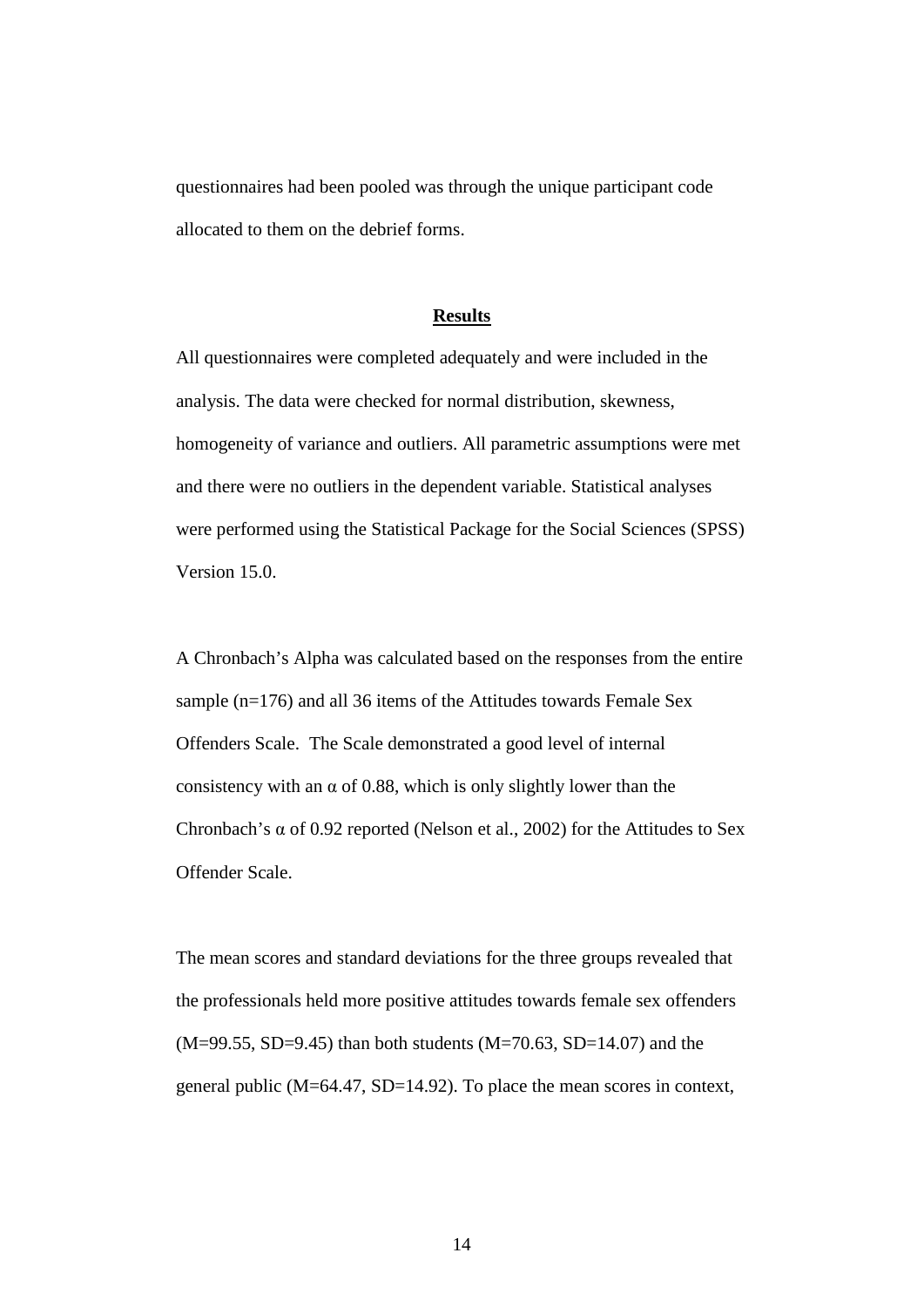it is useful to note that if an individual scored 3 (undecided) on each item of the scale, they would obtain a mean score of 72 (which is in line with the mean student response), a 4 (agree) on all responses, a score of 108 and 2 (disagree), a score of 36. The mean scores for the samples would suggest that on average the forensic professionals held positive views of these offenders, though it should be remembered that the mean suggests that they 'agreed', rather than 'strongly agreed' with most statements. The student sample mean would suggest an 'undecided' view overall. The public mean (64) would suggest that whilst they hold more negative attitudes than the students they are closer to an 'undecided' average (72) than a consistent 'disagree' response (36). The standard deviations indicate that students and the general public had similarly higher levels of variability in their ATFS scores compared to the professional subset, demonstrating professionals to hold more consistent views than the other two groups.

A one-way analysis of variance indicated that there was a significant difference between the groups (F [2,173] = 50.82, p <.001,  $\omega$  = 0.6). Analysis of differences between the means using a Hochberg procedure revealed that professionals held significantly more positive attitudes than both students and the general public while students demonstrated significantly more positive attitudes towards female sex offenders than the general public.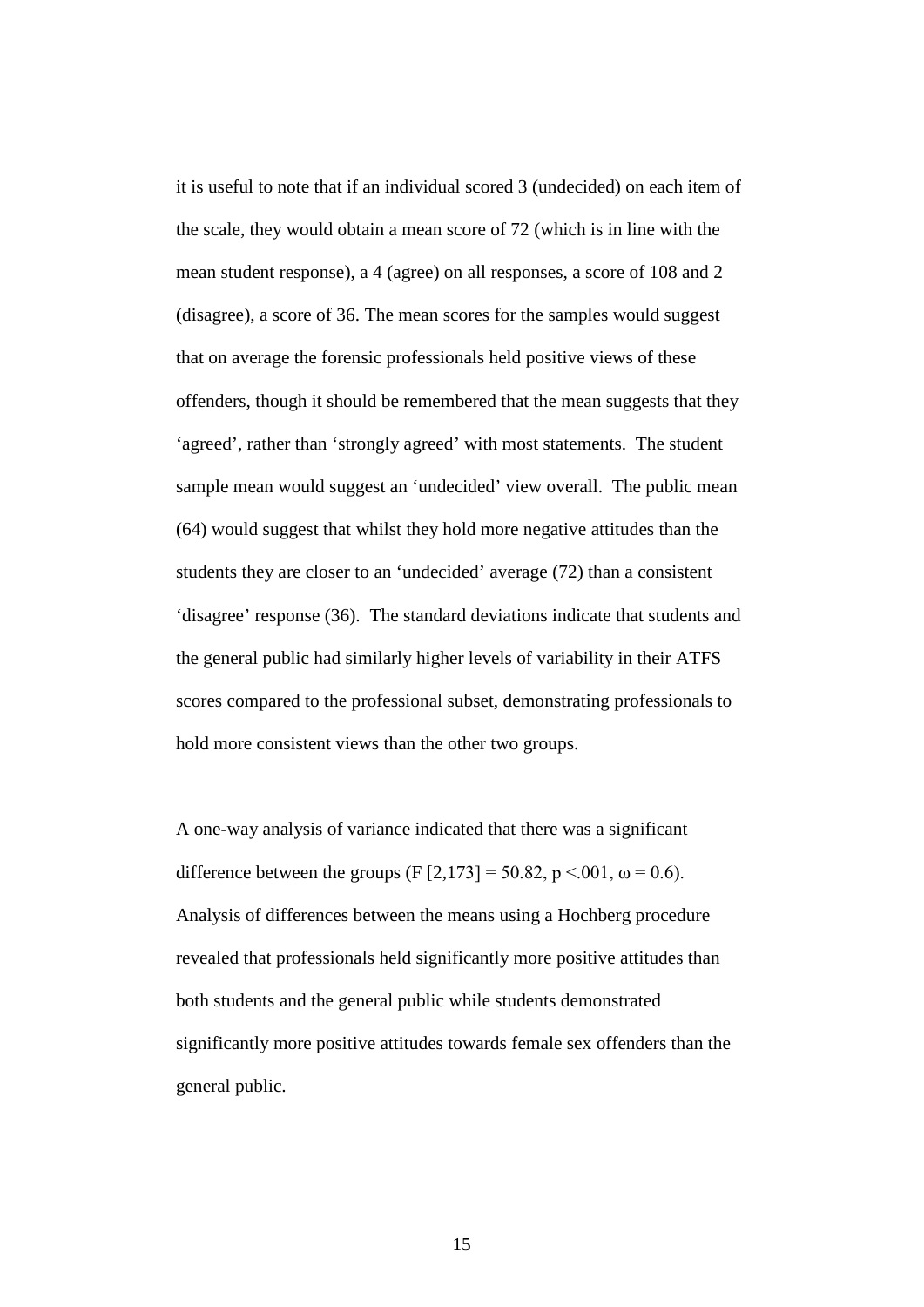To assess whether there were any differences in attitudes towards 'female sex offenders' and 'sex offenders' assessed by the ATS in previous studies, one-sample t-tests were performed. From the published literature, two studies were identified where it could be established that Hogue's scoring method (including the removal of the constant of 36) had been followed (Hogue, 1993 and Craig, 2005) and the published means were used to compare the different groups of the published studies (note that due to the lack of post-training differences in attitudes, only the pre-training attitudes from Craig's study were included in these analyses) with the participant groups in this study (see Table 1 for a summary of this data).

## [Please put Table 1. about here]

As can be seen from Table 1, the professional sample (probation officers) in the current study was found to have significantly more positive attitudes than all of the professional groups (police officers, prison officers (treatment and no-treatment), probation officers/ psychologists) employed by Hogue and the professional sample (pre and post training) that participated in Craig's study. Interestingly, there was no significant difference between the attitudes of the professionals in this study and the sex offender sample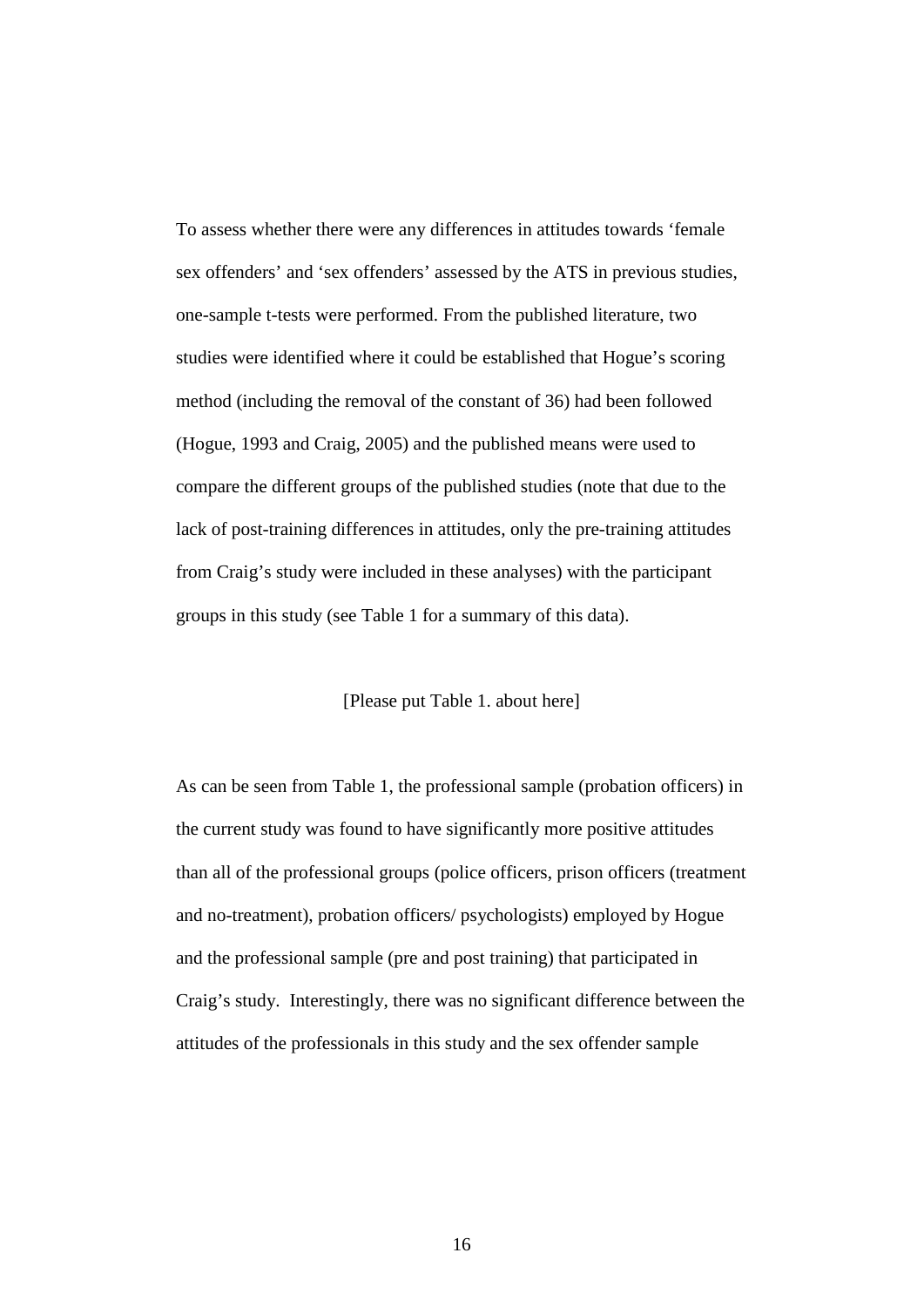employed by Hogue, reflected by the mean scores of the two groups (99.55 and 99.1, respectively).

Conversely, the public sample in the current study was found to display significantly more negative attitudes towards female sex offenders than nearly all of Hogue's and Craig's samples did towards 'sex offenders'. Of note, there were no differences in attitudes between the public sample in this study and the police officer sample in Hogue's study. Differences in attitudes between the students in this study with the samples employed by Hogue and Craig were more complex. Professionals in Craig's study (both pre and post training) and the probation officers/psychologists, prison officers (with treatment) and sex offenders in Hogue's study all held significantly more positive attitudes towards 'sex offenders' than the students in this study held towards female sex offenders. However, students had significantly more positive attitudes to female sex offenders than the police officer sample employed by Hogue had to 'sex offenders' but there were no differences between students' attitudes to female sex offenders and prison officers (no treatment) attitudes towards 'sex offenders'.

#### **Discussion**

The findings of this study revealed that forensic professionals hold positive attitudes to female sex offenders that are perhaps more positive than towards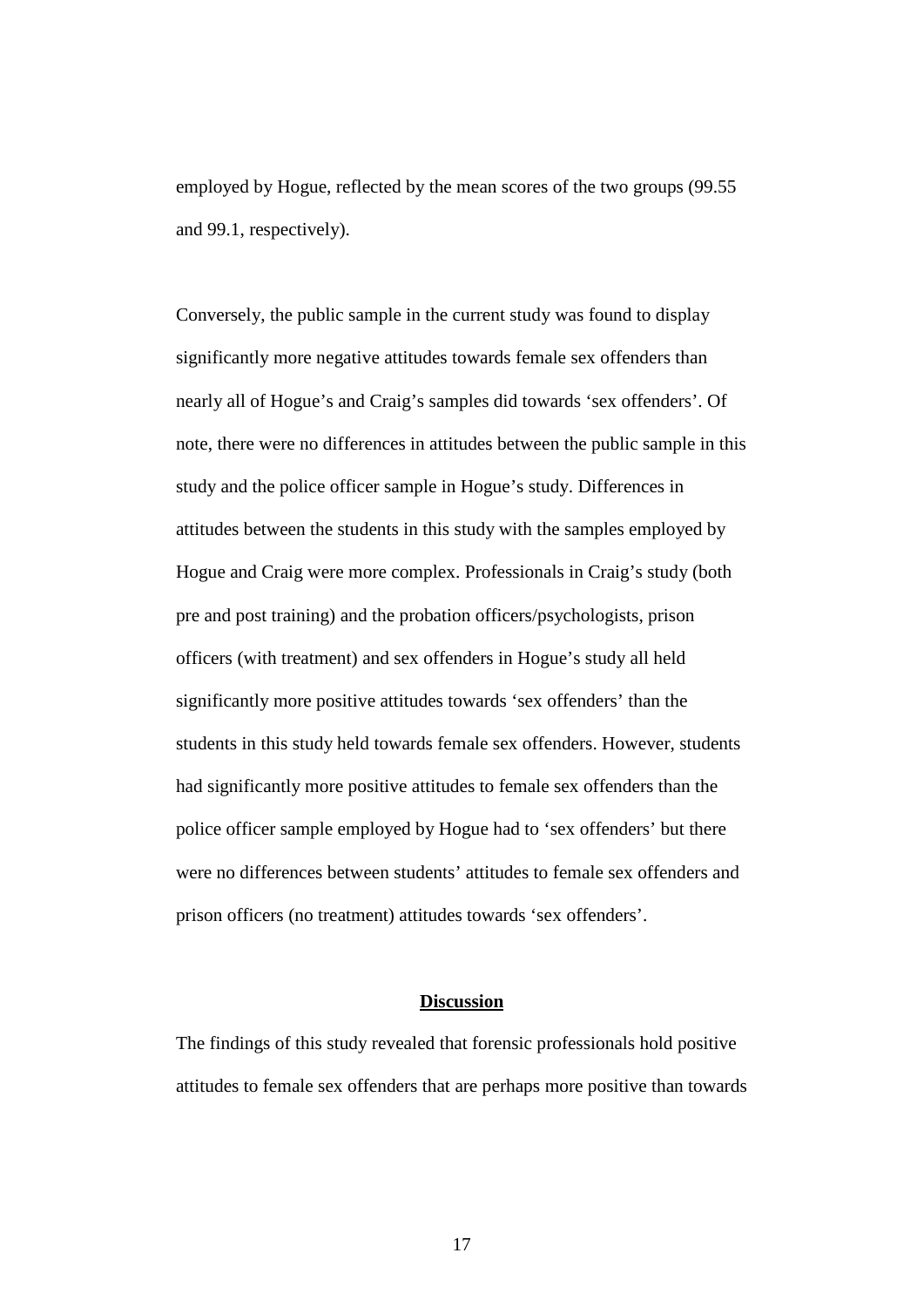male sex offenders. This would suggest that in line with the findings of Marshall et al. (2003), therapists working with female offenders would find it comparatively easy to display features such as empathy and warmth, which should have a beneficial impact on intervention work with this group of offenders. Furthermore, whilst the results of this study revealed that students held more negative views of female sex offenders than forensic professionals and that the public held the least favourable views, the views of these samples would be best characterised as 'undecided' rather than negative. This would suggest that in comparison to male sex offenders, female sex offenders might experience fewer difficulties in reintegrating in communities following rehabilitation.

The results of this study, that forensic professionals held more positive attitudes towards female sex offenders than undergraduate psychology students, and in turn members of the public, are in line with previous research (e.g. Hogue, 1993; Lea et al., 1999; Nelson et al., 2002; Sanghara & Wilson, 2006; Taylor, Keddie & Lee, 2003). Taken together this research shows that individuals who work with, or have more experience of, and more confidence in work with sex offenders have more positive attitudes to this group, although previous research has not assessed attitudes towards female sex offenders specifically. The findings also support those of Ferguson and Ireland (2006) who found forensic staff to hold more positive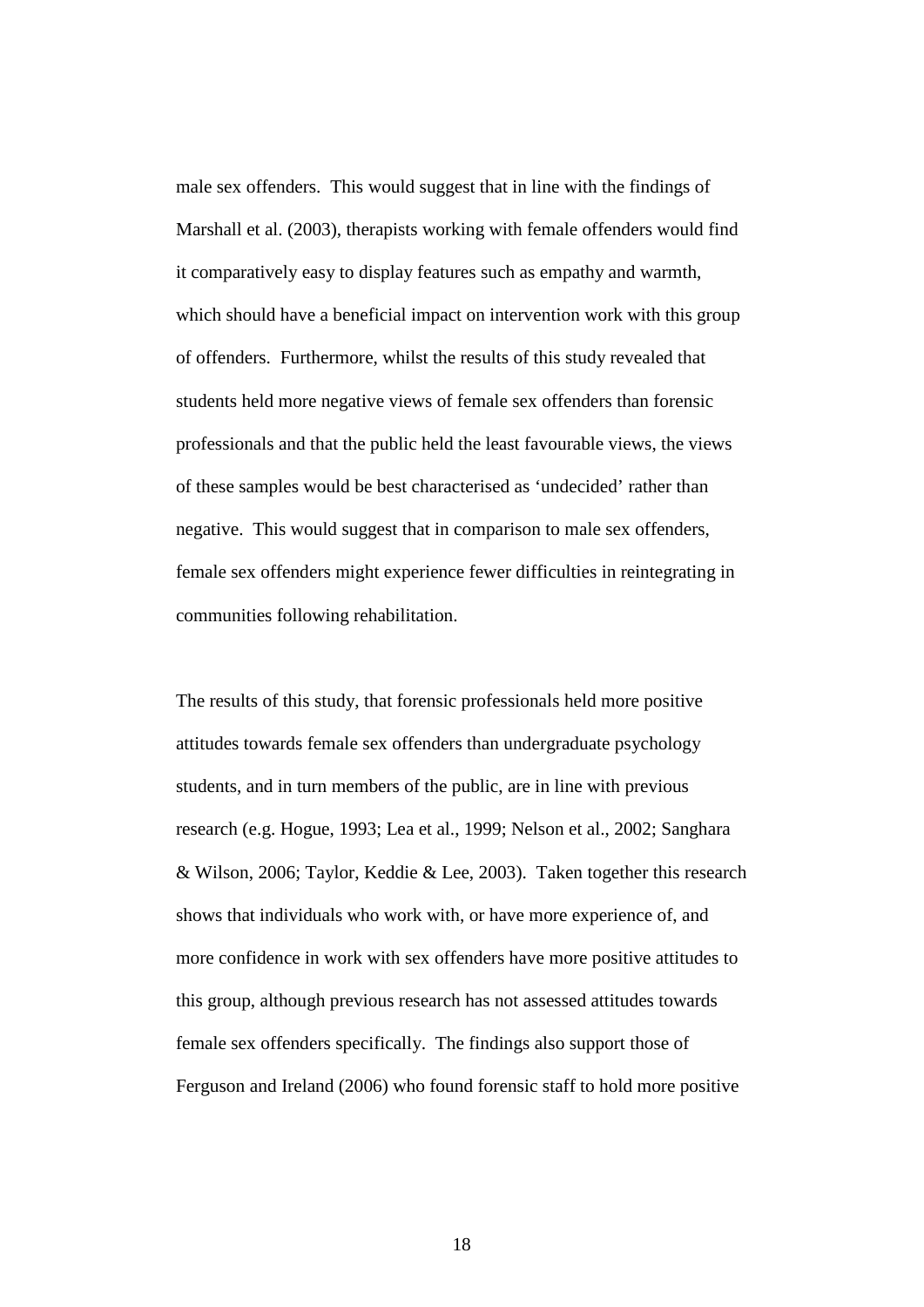attitudes towards sex offenders than students. It is unclear, however, why these differences in attitudes exist. A contact hypothesis, i.e. those that have contact with offenders have more positive attitudes towards this group, is not supported by the findings in this study, as although the professional group have contact with sex offenders and have more positive attitudes than the other two groups, the student group had more favourable attitudes than the public group and it is unlikely that most, if any, of the students in the sample would have had contact with sex offenders. At least the student level of contact with sex offenders would be unlikely to be different from that of the public group. Why such differences in attitudes exist has important implications for the rehabilitation of sex offenders and further research is needed to investigate this issue such that the reasons for the differences can be determined and in turn steps taken to improve attitudes that are negative and/or hampering rehabilitation efforts.

Brown (1999) observed that those with higher socio-economic status held more positive attitudes to sex offenders and this may provide an explanation for the findings of this study, as it is likely that the groups differ in socieconomic status. However, it is also likely that the student and professional groups would share similar socio-economic groups of origin and so this variable need further investigation to establish its link to attitudes towards this group of offenders. Further, it is probable that socio-economic status as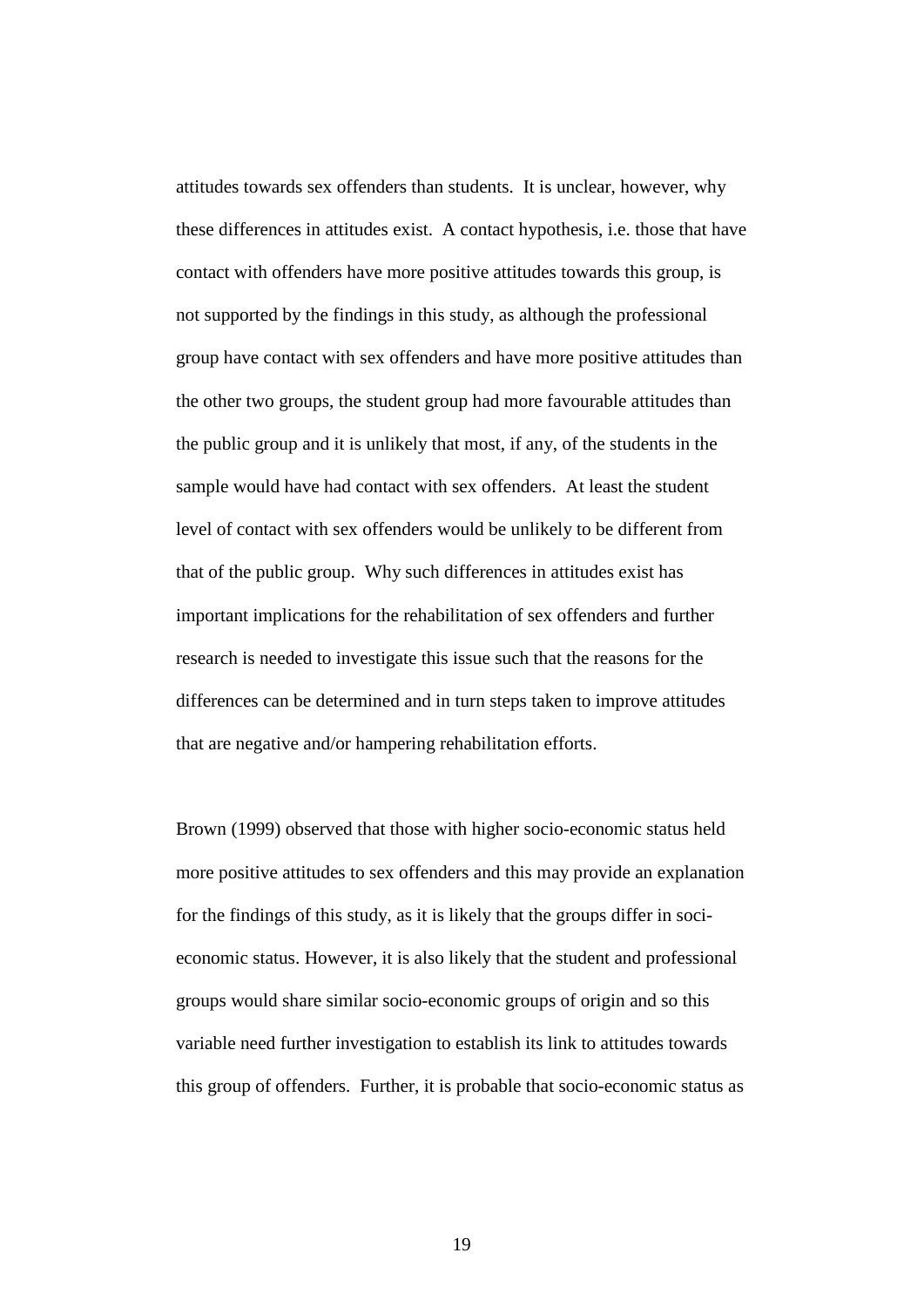a variable is confounded/linked to many other variables, such as education level, types of media viewed, residential neighbourhoods etc. Brown (1999) noted that participants in her study who read broadsheet newspapers as opposed to tabloid papers (that traditionally portray more negative, extreme and stereotypical views of sex offenders) held more positive attitudes towards sex offenders. As discussed by Willis et al. (2010), it could be that attitudes are influenced/mediated by the type of media that individuals watch/read and it is possible that the different groups who participated in this study rely on different media sources for their information about female sex offenders. This may explain their differences in attitudes towards this group, although more research is needed to determine the nature of the link between the use of different media sources and attitudes to this group of offenders. It could also be the case that individuals with more positive attitudes to offenders/sex offenders are more likely to choose to study psychology and those with the most positive attitudes gravitate towards occupations that involve contact with this group. From the current literature, it is not possible to provide support for this hypothesis and longitudinal research would be required to test this hypothesis further and to establish what factors are associated with and/or lead to such positive attitudes.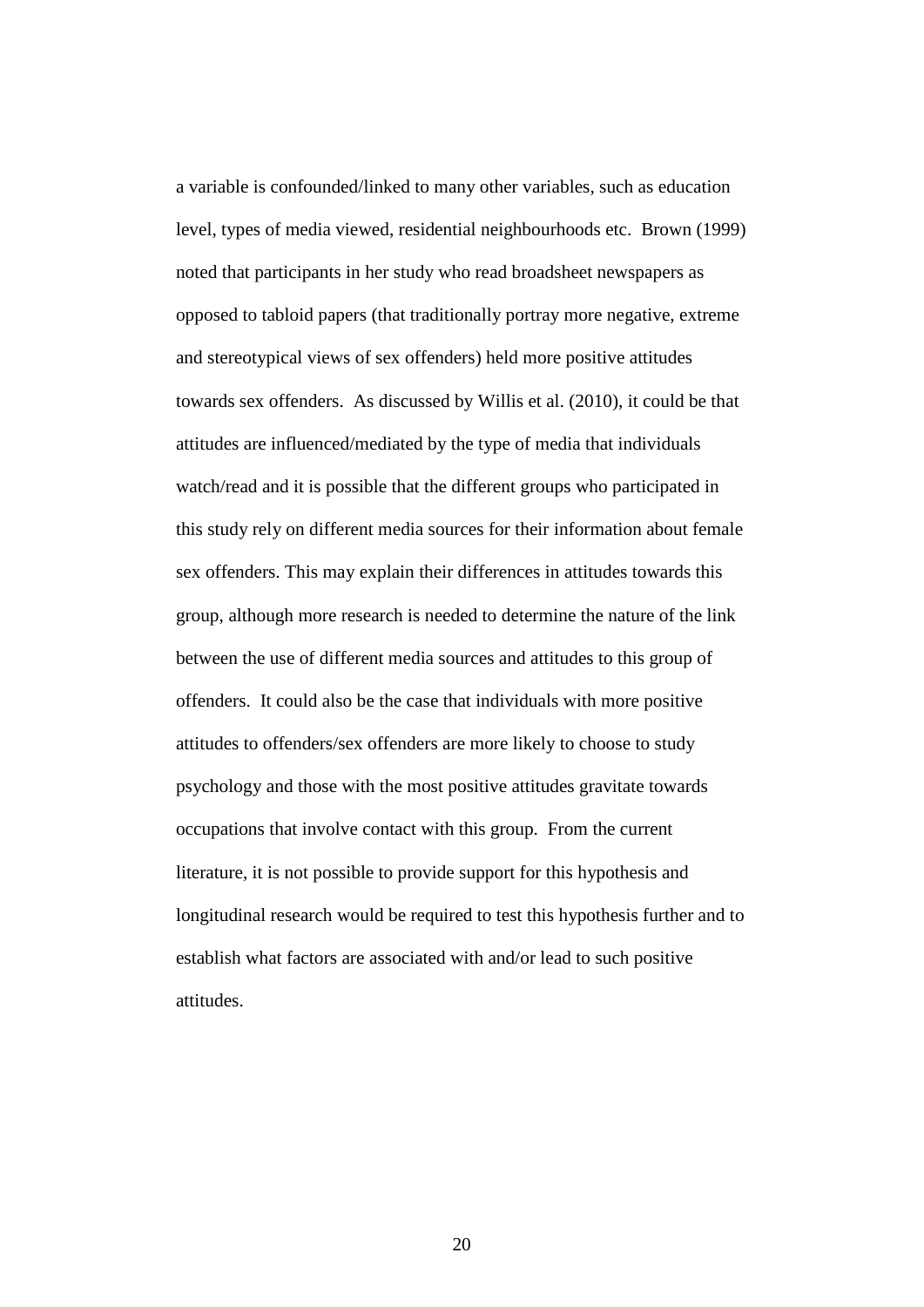Interestingly, the student group in this study held attitudes that were within the mid-range on the adapted ATS, which may be indicative of a broadly 'undecided' opinion about this group of offenders. Furthermore, whilst the public sample held more negative attitudes than the other two groups, their mean response would suggest their overall opinion was closer to being 'undecided' than negative. Such undecided attitudes may be easier to change than positive or negative attitudes as strong attitudes tend to be relatively stable over time and resistant to persuasion (Ajzen, 2001). This is an important point to consider in studies using attitude scales, as it is perhaps commonly assumed that groups who hold the least positive attitudes hold 'negative' attitudes to the group/item in question when this may not necessarily be the case. That training/education could used to promote a change in attitudes towards sex offenders is challenged by Craig's (2005) study, where professionals with attitudes similar in range to those of the students in this study demonstrated no change in attitudes following training. Craig suggested that the type of training may have been responsible for this lack of change. As discussed in more detail by Willis et al. (2010) there is a dearth of research that has investigated how attitudes can be changed and what factors, if any, lead to such change and this is an important area that requires future investigation if sex offenders are to be successfully rehabilitated and reintegrated into communities.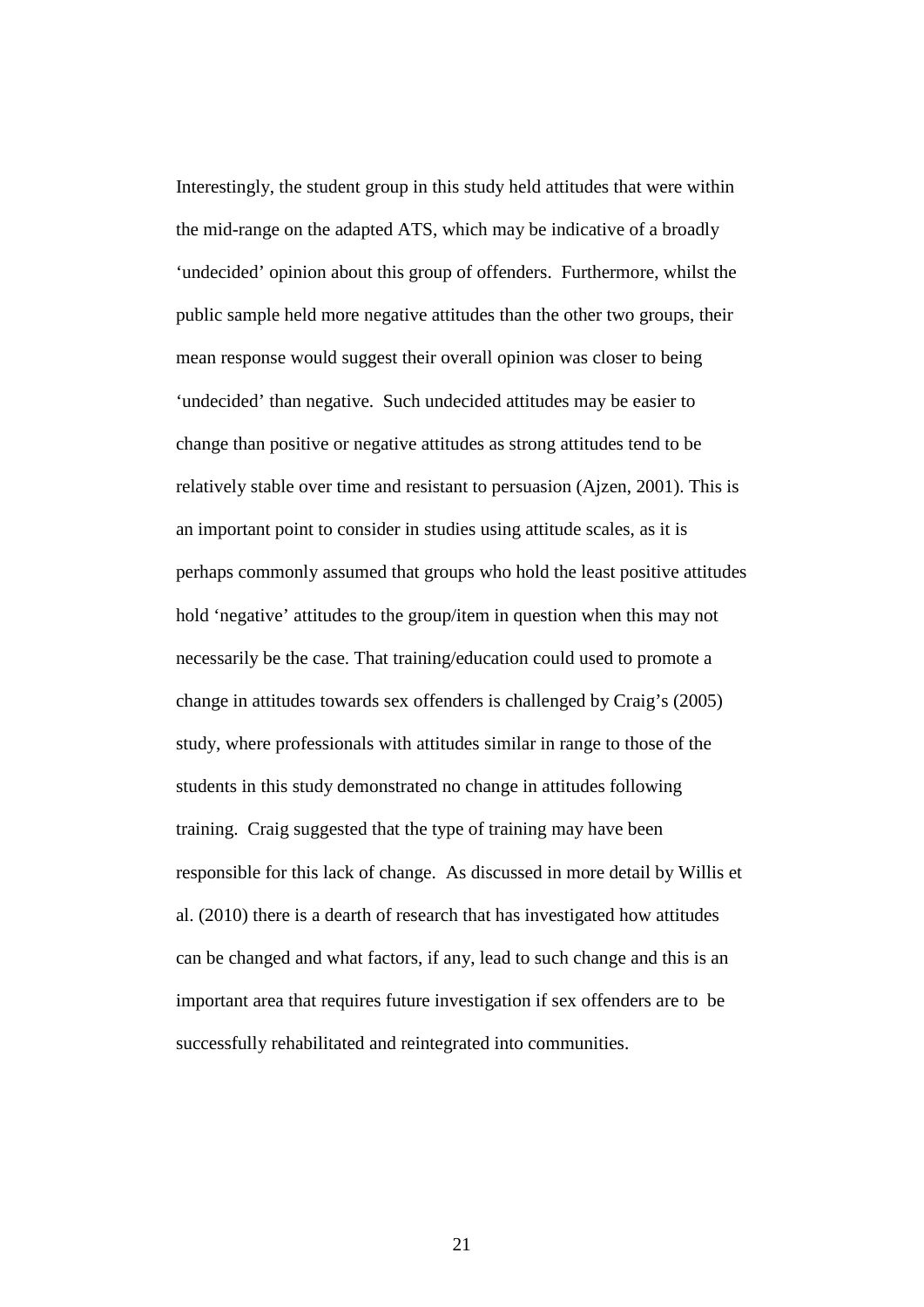Comparisons between the attitudes of the participants in this study who responded in relation to female sex offenders and those of the groups in Hogue (1993) and Craig's (2005) study who responded in relation to sex offenders, show that the professionals in this study hold significantly more positive attitudes. This may suggest that attitudes to female sex offenders are more favourable than attitudes to 'sex offenders' which it is assumed would be viewed as a group of male sex offenders. Although this is in line with previous research that suggests females to be viewed and treated more favourably than males (Godfrey, Farrall & Karstedt, 2005; Wilczynski, 1997), it goes against research that suggests women are viewed more negatively if they commit counter-stereotype offences (Viki, Massey, & Masser, 2005). Although the method employed in this study enabled comparisons to be made between attitudes to female sex offenders and sex offenders, it should be noted that there was no direct comparison between attitudes towards male and female sex offenders. Further, Hogue's (1993) study is rather dated now and took place when the use of treatment programmes for sex offenders was new in the UK and when female sex offenders were even more 'unseen' than they are at the current time. A study that directly compares the attitudes towards male and female sex offenders across different groups of professionals, students and members of the public would be helpful in investigating this issue further. Studies investigating how the gender of the perpetrator interacts with the type of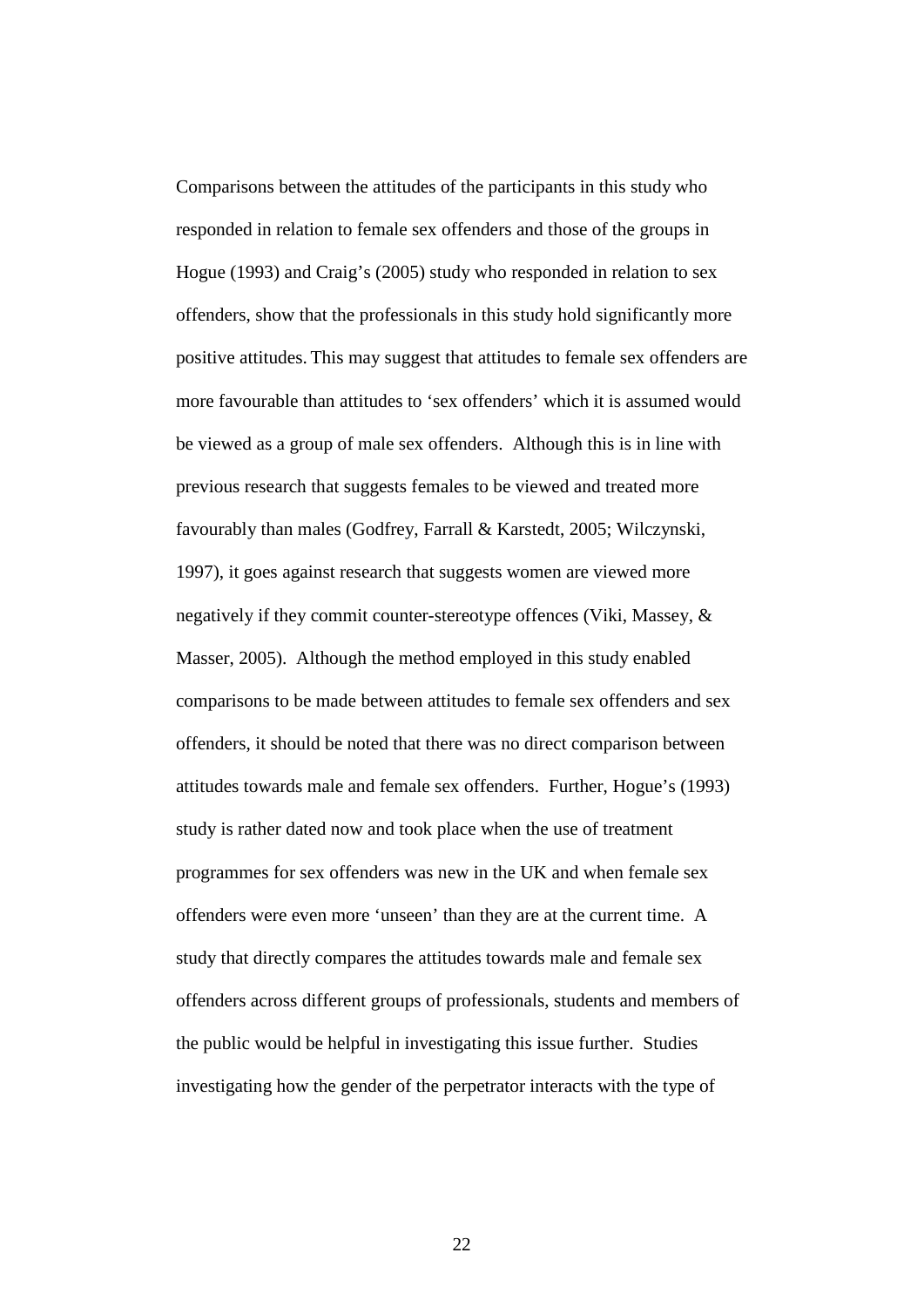offence committed (e.g. adding gender to the Ferguson and Ireland, 2006 and Kernsmith et al., 2009 studies) would also be illuminative.

If further research confirms that more positive attitudes are held towards female sex offenders than male sex offenders, then such differences could be used to develop a better understanding of attitudes towards this group of offenders, how they are formed and more importantly from a practice and sex offender community rehabilitation point of view, where attention could be focussed to promote change in attitudes. As discussed previously, Craig (2005) suggested that the training he used may not have been appropriate to improve attitudes to sex offenders, however it is currently difficult to know what such training or education should include, or how it should be delivered/approached. Sanghara and Wilson (2006) found that their participants with the least accurate knowledge about child sexual abuse tended to be more stereotypical in their responses and Kernsmith et al. (2009) established that 'paedophiles' and 'incest offenders' were the most feared groups of offenders. Since the term 'paedophile' tends to be used in relation to men and that stereotypes around sexual offending tend not to include female offenders, differences in attitudes towards male and female sex offenders may be related to such issues, which would suggest that education/training should focus on countering inaccurate stereotypes.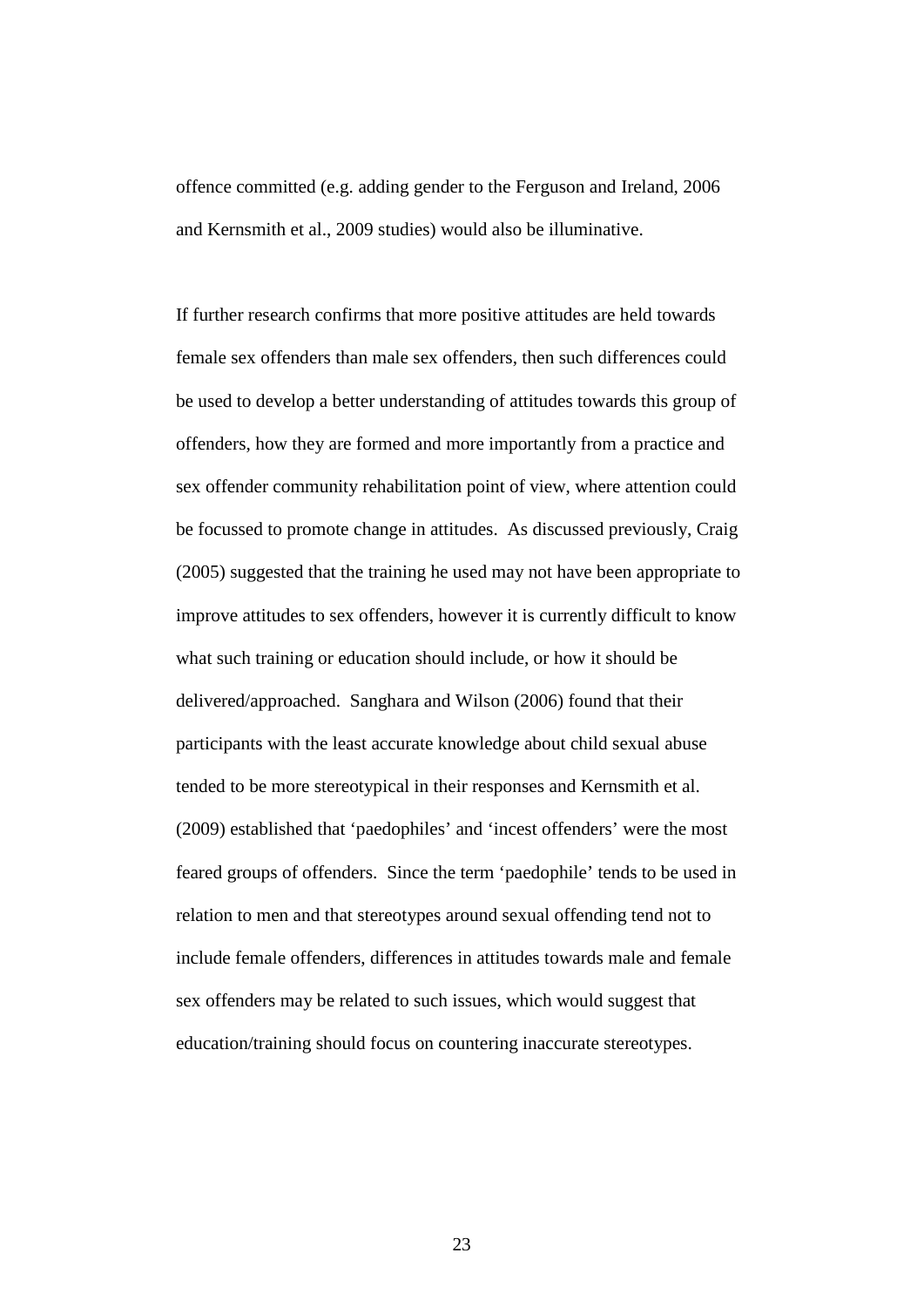To our knowledge this is the first study to assess attitudes to female sex offenders and the first to compare attitudes towards 'sex offenders' across professional, public and student samples. The study does have some limitation, however, that should be noted. Although comparable with many of the published studies in this area, the professional sample is a relatively small sample and since it comes from a single location/occupational group, the attitudes of this group might not be generalisable to a broader population of forensic professionals, particularly in non-UK populations. Furthermore, although chosen as a population to represent the public, employees in a chain store are a sub-section of the broader UK population and as a result the views of the 'pubic' participants in this study may not be representative of the UK public, or of public opinion in other countries. Many psychology studies employ psychology undergraduate students for ease of access reasons, yet clearly the views of students who choose to study psychology may not be representative of the broader student undergraduate population and are unlikely to represent the full population of students at other levels of study. Finally, in line with much previous research, a definition of 'sex offender' or 'female sex offender' was not provided in this study. This led to some confusion, perhaps more so than would be the case in 'sex offender' studies, as some respondents were not aware that females committed sexual offences; for example, one of the participants from the public subset commented that she was unaware that female sex offenders existed and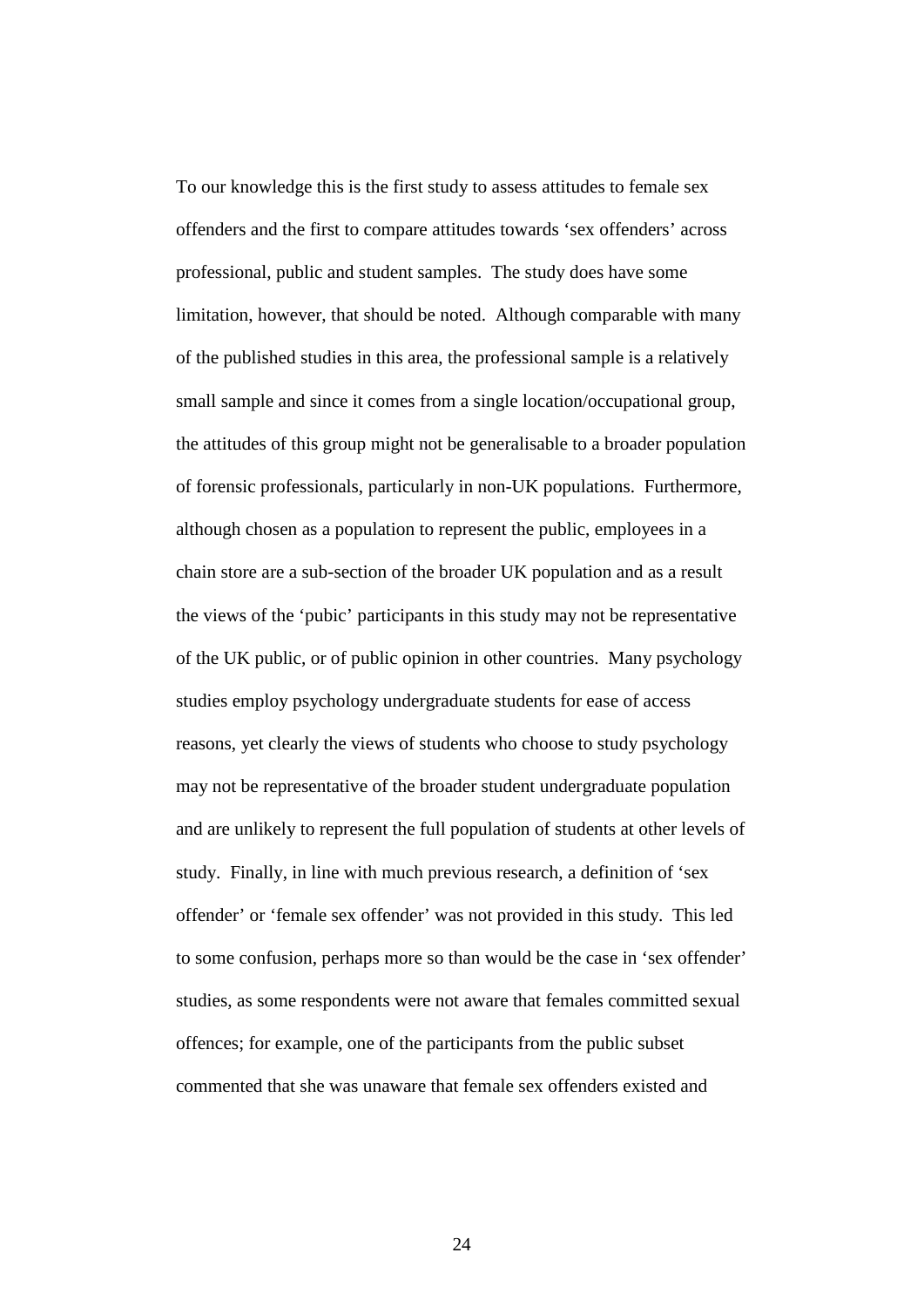assumed that it was a crime purely perpetrated by males. It should also be noted that in line with most previous studies (with the exception of Ferguson & Ireland, 2006 and Kernsmith et al., 2009) the responses in this study were directed to *all* female sex offenders, or at least what the respondent would think of with this label in mind. Brillon (1988) argued that when completing these types of studies, respondents tend to think of the most severe types of crime. In addition, it is likely that participants less familiar with the range of sex offences (in this study this would apply to the student and public groups) would have the most serious offences in mind, which may account for the more positive responses of the professional group, although it would account less well for the difference between the student and public groups.

In this study, Hogue's (1993) Attitudes to Sex Offenders Scale was adapted by inserting the word 'female' before 'sex offender' in each of the scale's items to assess attitudes to female sex offenders and to compare the attitudes of a group of forensic professionals, undergraduate psychology students and a group of chain store employees, as representatives of the public. In line with previous research in relation to attitudes towards 'sex offenders' this study found that the attitudes of professionals were more positive towards 'sex offenders' than students. Further, the study demonstrated that undergraduate students had more favourable attitudes than the chain store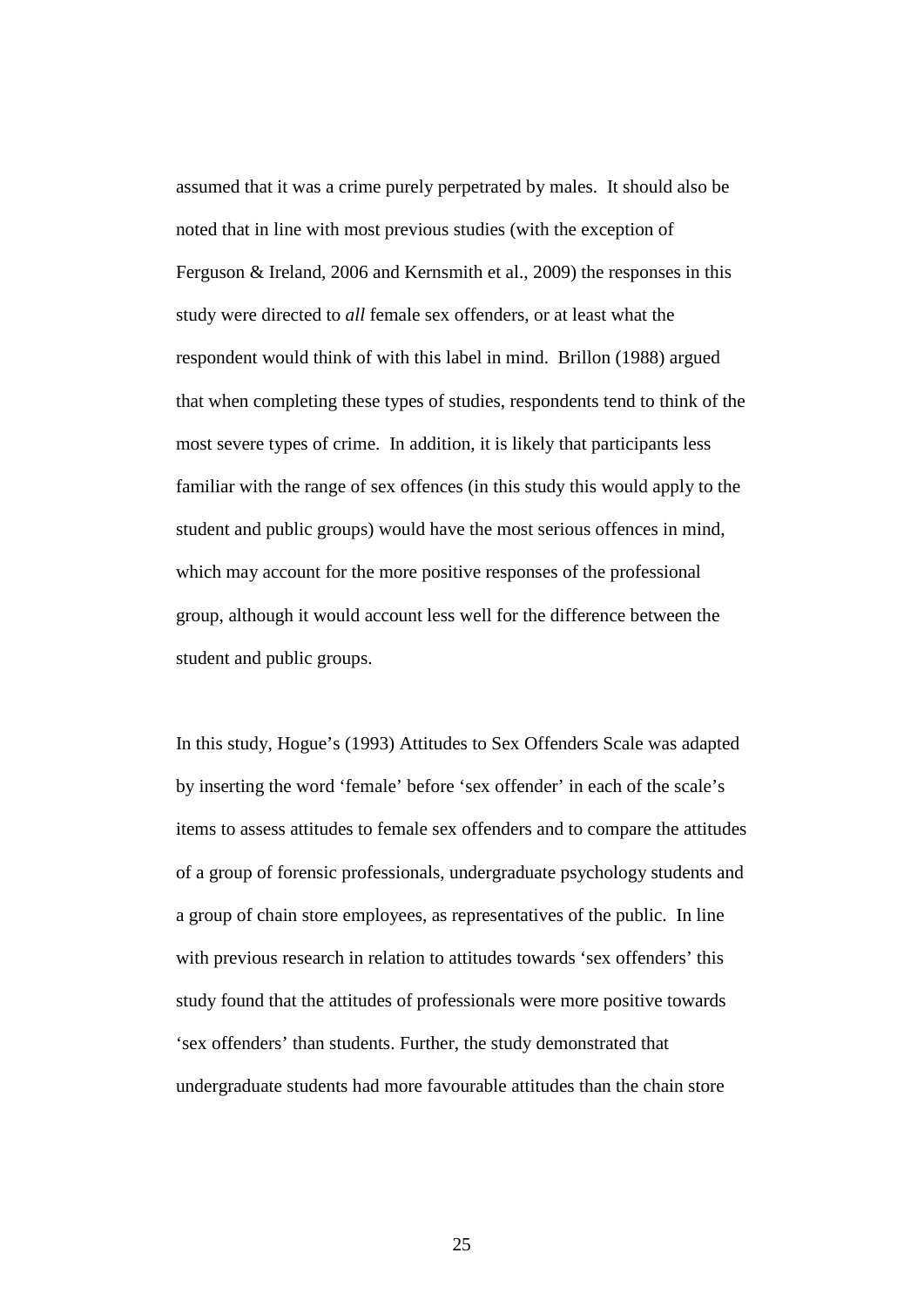employees. To our knowledge, no other published study has compared the attitudes of students and the public to any group of sex offenders. Comparisons with published studies using the 'sex offender' ATS, revealed that the professionals in this study had more positive attitudes, perhaps indicating that attitudes to female sex offenders are more positive than towards 'sex offenders' believed to be viewed largely as male offenders. From this study, it is not possible to ascertain why the differences exist and a range of hypotheses are considered, all of which require further research. Despite the fact that public attitudes to sex offenders are frequently cited in the development and implementation of legislation in relation to this group of offenders, and that rehabilitation requires public support (see Willis et al., 2010 for a more detailed discussion), research investigating attitudes towards this group is still relatively scarce. Although there has been a recent resurgence in interest, particular research investigating how attitudes are developed and changed is lacking and yet, much needed.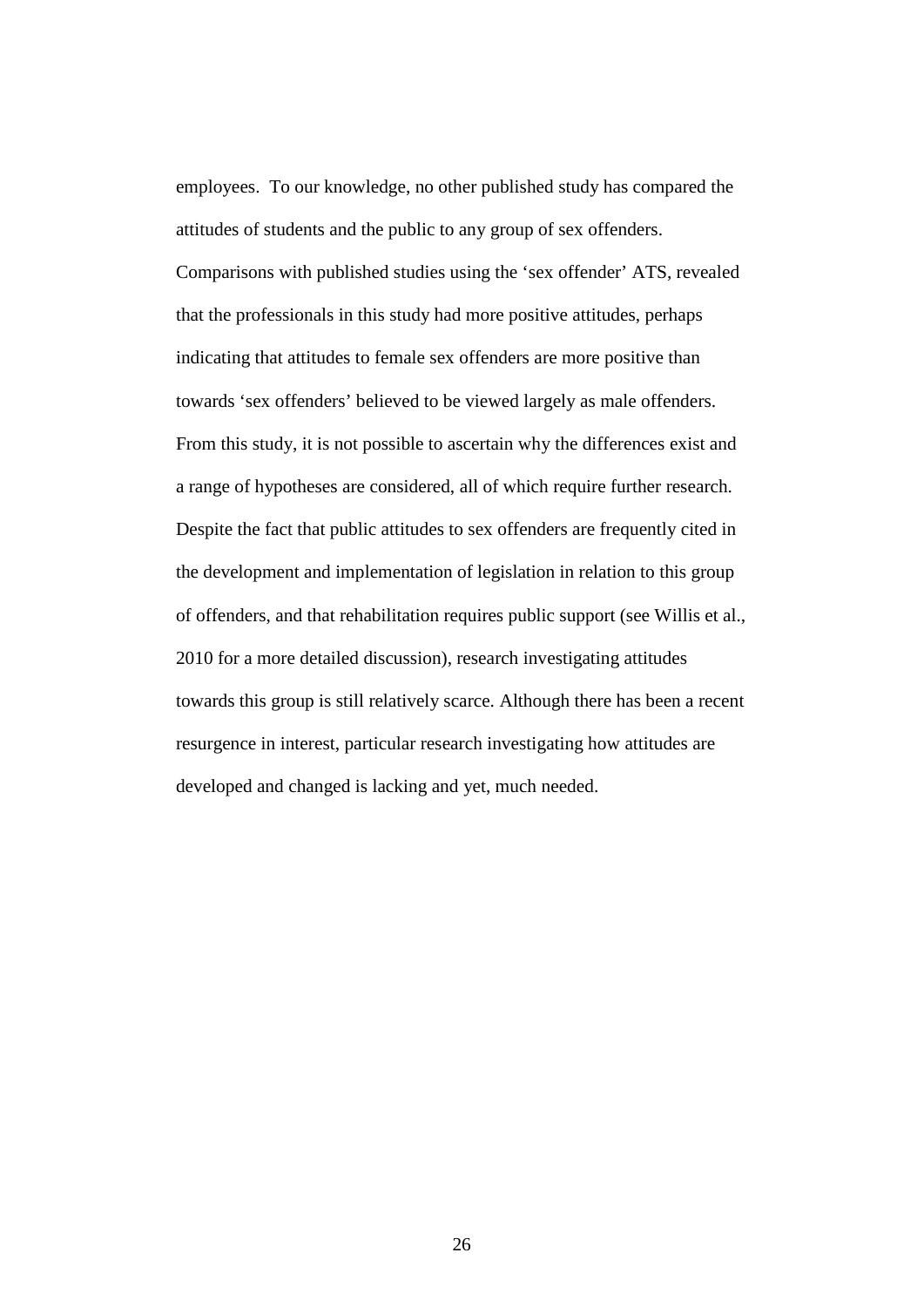## **References**

- Ajzen, I. (2001). Nature and operation of attitudes. *Annual Review of Psychology,* **52**, 27-58.
- Brannon, Y. N., Levenson, J. S., Fortney, T., & Baker, J. N. (2007). Attitudes about community notification: A comparison of sexual offenders and the non-offending public. *Sexual Abuse: Journal of Research and Treatment, 19*, 369-379.
- Brillon, Y. (1988). Punitiveness, Status and Ideology in three Canadian Provinces. In Walker, N. & Hough, M. (Eds.) *Public Attitudes to Sentencing: Surveys From Five Countries.* Aldershot, Hampshire: Gower.
- Brown, S. (1999). Public attitudes toward the treatment of sex offenders. *Legal and Criminological Psychology,* **4**, 239-252.
- Brown, S. J. (2008) Attitudes Towards Sexual Offenders and their Rehabilitation: A Special Case? In Wood, J. & Gannon, T. A. (Eds) *Public Opinion on Criminal Justice*. Cullompton, Devon: Willan. Pp. 187-213.
- Brown, S., Deakin. J. & Spencer, J. (2008). What people think about the management of sex offenders in the community. *The Howard Journal,* **47**(3), 259-274.
- Cheit, R. E. (2003). What hysteria? A systematic study of newspaper coverage of accused child molesters. *Child Abuse & Neglect, 27*, 607-623.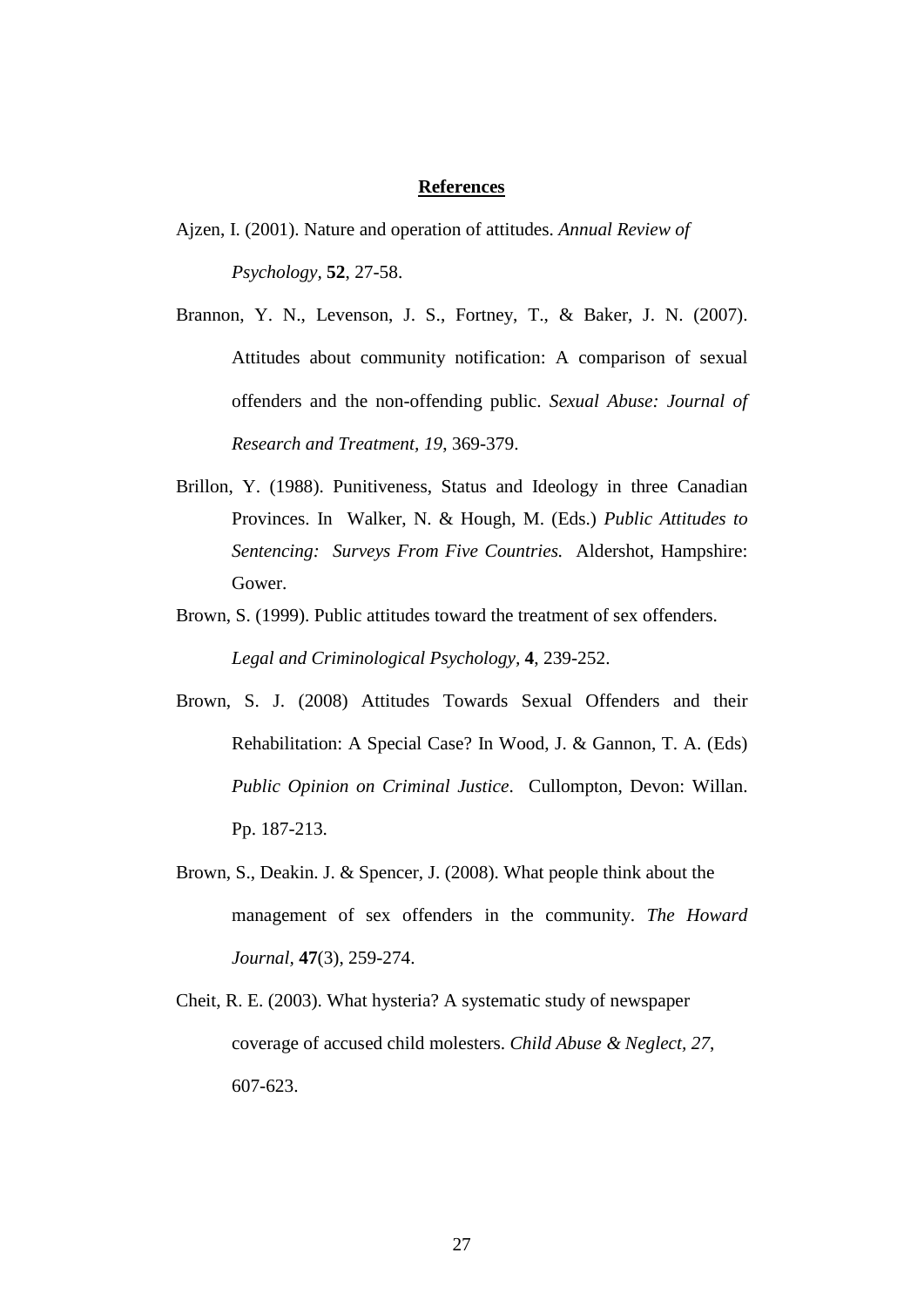- Cortoni, F., Hanson, R. K., & Coache, M. E. (2010). The recidivism rates of female sexual offenders: A meta-analysis. Gannon, T. A., & Cortoni, F. (Eds). *Female Sexual Offenders: Theory, Assessment, and Treatment.* London: Wiley-Blackwell.
- Craig, L. (2005). The impact of training on attitudes towards sex offenders. *Journal of Sexual Aggression,* **11**(2), 197-207.
- Craun, S. W., & Theriot, M. T. (2009). Misperceptions of sex offender perpetration: Considering the impact of sex offender registration. *Journal of Interpersonal Violence, 24*, 2057-2072.
- Ducat, L., Thomas, S. & Blood, W. (2009) Sensationalising sex offenders and sexual recidivism: Impact of the Serious Sex Offender Monitoring Act 2005 on media reportage. *Australian Psychologist*, 44 (3), 156-165.
- Farrington, D. & Morris, A. (1983). Sex, sentencing and reconviction. *British Journal of Criminology,* 23, 229-248.
- Ferguson, K. & Ireland, C. A. (2006). Attitudes towards sex offenders and the influence of offence type: A comparison of staff working in a forensic setting and students. *The British Journal of Forensic Practice,* **8**(2), 10-19.
- Frei, A. (2008) Media consideration of sex offenders: How community response shapes a gendered perspective. *International Journal of Offender Therapy and Comparative Criminology, 52 (5), 495-498.*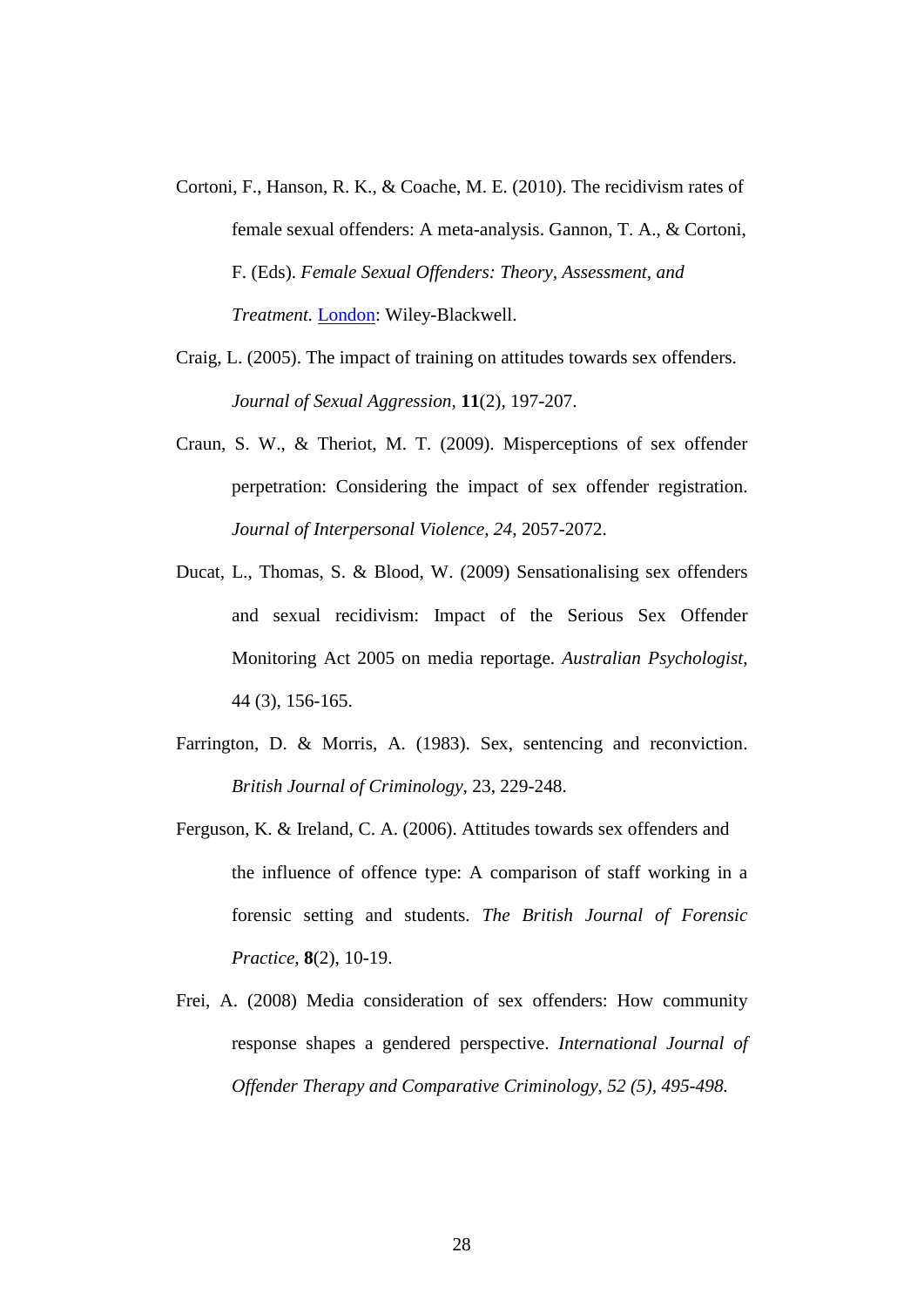Gannon, T. A., & Cortoni, F. (2010) (Eds). *Female Sexual Offenders: Theory, Assessment, and Treatment.* London: Wiley-Blackwell.

- Godfrey, B. S., Farrall, S. & Karstedt, S. (2005). Explaining gendered sentencing patterns for violent men and women in the late-Victorian and Edwardian period. *British Journal of Criminology,* **45**, 696-720.
- Harnett, P. H. (1997). The attitudes of female and male residential careworkers to the perpetrators of sexual and physical assault. *Child Abuse and Neglect,* **21**(9), 861-868.
- Heidensohn, F. (1987). Women and crime: Questions for criminology. In Carlen, P. & Worrall, A. (Eds). *Gender, Crime and Justice.*  Suffolk: Open University Press, pp 16-28.
- Hogue, T. E. (1993). Attitudes towards prisoners and sexual offenders. *Issues in Criminological and Legal Psychology,* **9**, 27-32.
- Hogue, T. E. (1995). Training multi-disciplinary teams to work with sex offenders: Effects on staff attitudes. *Psychology, Crime and Law,* **1**, 227-235.
- Hogue, T. E. & Peebles, J. (1997). The influence of remorse, intent and attitudes toward sex offenders on judgments of a rapist. *[Psychology,](http://www.informaworld.com/smpp/title~db=all~content=t713647155)  [Crime & Law,](http://www.informaworld.com/smpp/title~db=all~content=t713647155)* **[3](http://www.informaworld.com/smpp/title~db=all~content=t713647155~tab=issueslist~branches=3#v3)**[\(4\),](http://www.informaworld.com/smpp/title~db=all~content=g789215500) 249-259.
- Johnson, H., Hughes, J. G., & Ireland, J. L. (2007). Attitudes towards sex offenders and the role of empathy, locus of control and training: A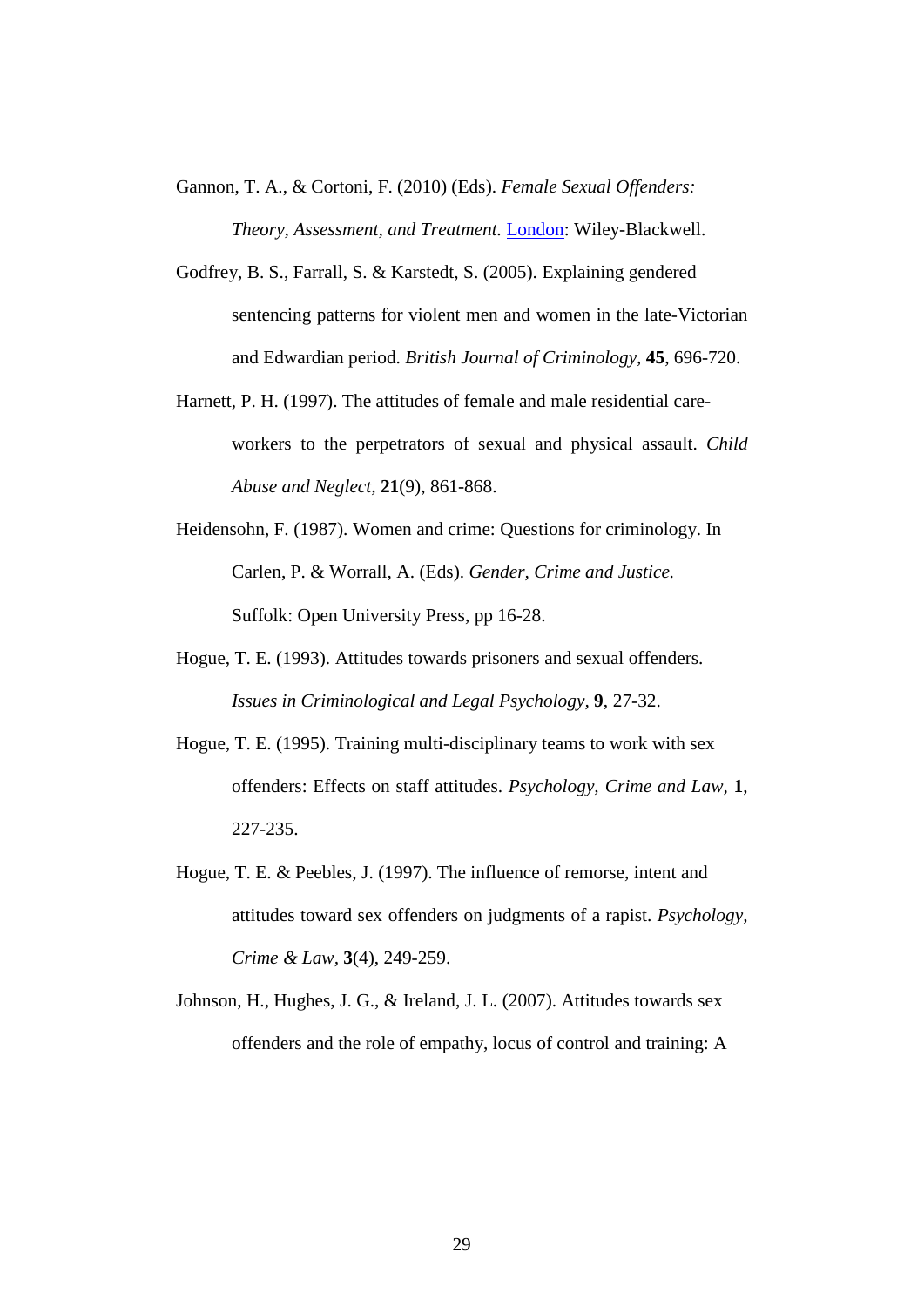comparison between a probationer police and general public sample. *The Police Journal, 80*, 28-54.

- Kernsmith, P. D., Craun, S. W., & Foster, J. (2009). Public attitudes toward sexual offenders and sex offender registration. *Journal of Child Sexual Abuse, 18*, 290-301.
- Lea, S., Auburn, T. & Kibblewhite, K. (1999). Working with sex offenders: The perceptions and experiences of professionals and paraprofessionals. *International Journal of Offender Therapy and Comparative Criminology,* **43**(1), 103-119.
- Lieb, R., & Nunlist, C. (2008). *Community Notification as Viewed by Washington's Citizens: A Ten-year Follow-up* (No. 08-03-1101). Olympia: Washington State Institute for Public Policy.
- Levenson, J. S., D'Amora, D. A., & Hern, A. L. (2007). Megan's Law and its impact on community re-entry for sex offenders. *Behavioral Sciences & the Law, 25*, 587-602.
- Levenson, J. S., Brannon, Y. N., Fortney, T., & Baker, J. (2007). Public perceptions about sex offenders and community protection policies. *Analyses of Social Issues and Public Policy (ASAP), 7*, 137-161.
- Levenson, J. S., Fortney, T., & Baker, J. N. (2010). Views of Sexual Abuse Professionals About Sex Offender Notification Policies. *Journal of Offender Therapy and Comparative Criminology, 54*(2), 150-168.

Marshall, W. L., Serran, G. A., Fernandez, Y. M., Mulloy, R., Mann, R. E.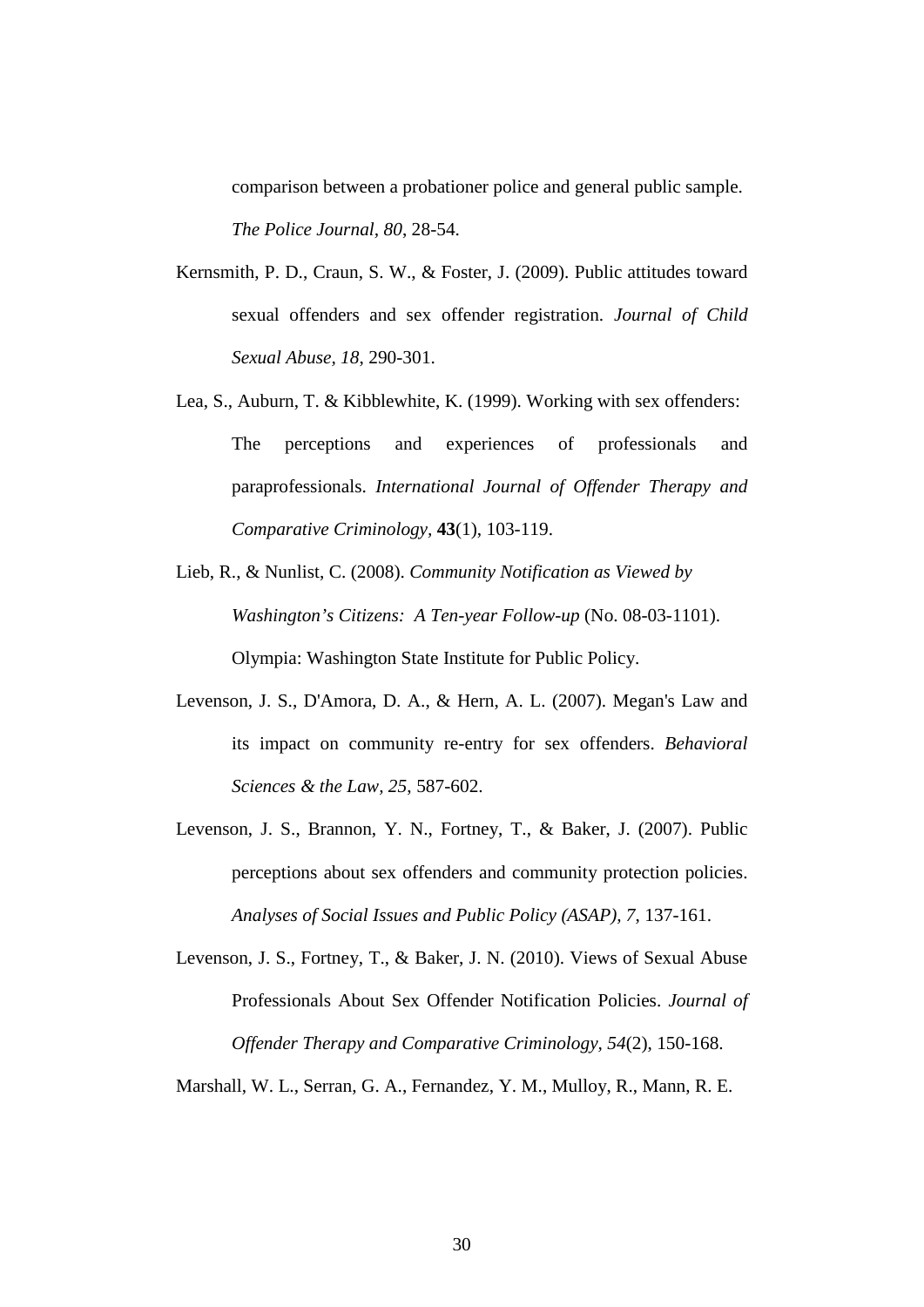& Thornton, D. (2003). Therapist characteristics in the treatment of sexual offenders: Tentative data on their relationship with indices of behaviour change. *Journal of Sexual Aggression,* 9, 25-30.

- McAlinden, A-M. (2007). *Public attitudes towards sex offenders in Northern Ireland.* Research and Statistical Bulletin 6, Belfast: Northern Ireland. Retrieved February 15, 2008, from [http://www.nio.gov.uk.](http://www.nio.gov.uk/)
- Melvin, K. B., Gramling, L. K., & Gardner, W. M. (1985). A scale to measure attitudes toward prisoners. *Criminal Justice and Behavior, 12*, 241-253.
- Nagel, I. (1981). Sex differences in the processing of criminal defendants. In Carlen, P. & Worrall, A. (1987) (Eds). *Gender, Crime and Justice.*  Suffolk: Open University Press.
- Nelson, M., Herlihy, B. & Oescher, J. (2002). A survey of counsellor attitudes towards sex offenders. *Journal of Mental Health Counselling,* **24**(1), 51-67.
- Oliver, B. E. (2007). Preventing female-perpetrated sexual abuse. *Trauma Violence Abuse,* **8**(1), 19-32.

Pollack, O. (1961). *The Criminality of Women*. New York: AS Barnes

- Radley, L. (2001). Attitudes Towards Sex Offenders, *Forensic Update,* 66 July 2001, 5-9.
- Rash, E. & Winton, M. A. (2007). Advanced practice nurse attitudes toward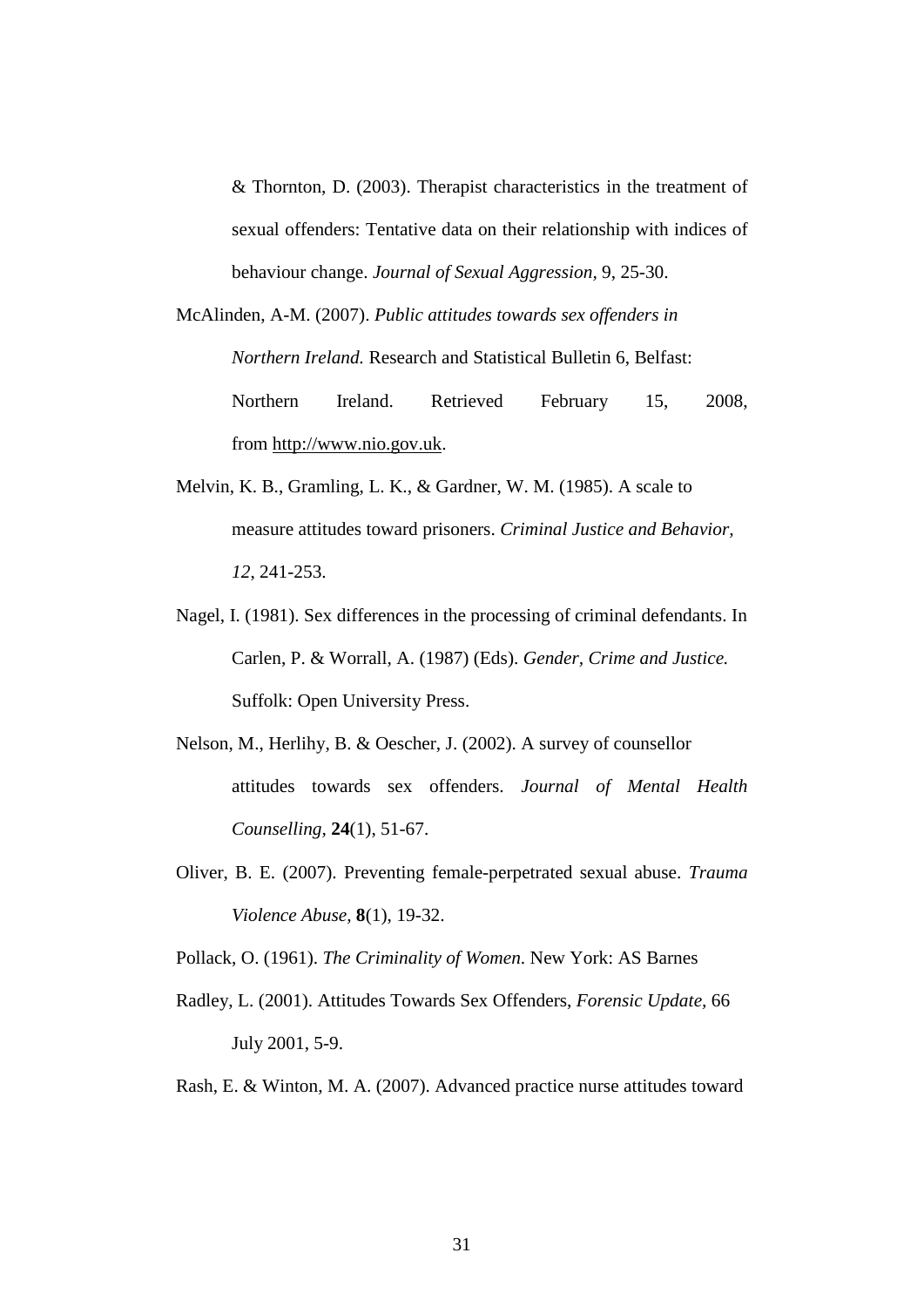sex offender patients. *Journal of the American Academy of Nurse Practitioners,* **19**, 328-331.

- Sample, L. L., & Kadleck, C. (2008). Sex Offender Laws: Legislators' Accounts of the Need for Policy. *Criminal Justice Policy Review,*  **19**(1), 40-62.
- Sanghara, K. & Wilson, C. (2006). Stereotypes and attitudes about child sexual abusers: A comparison of experienced and inexperienced professionals in sex offender treatment. *Legal and Criminological Psychology,* **11**, 229-244.
- Schiavone, S. K., & Jeglic, E. L. (2009). Public perception of sex offender social policies and the impact on sex offenders. *International Journal of Offender Therapy and Comparative Criminology, 53*, 679-695.
- Sahlstrom, K. J., & Jeglic, E. L. (2008). Factors affecting attitudes toward juvenile sex offenders. *Journal of Child Sexual Abuse, 17*, 180-196.
- Salerno, J. M., Najdowski, C. J., Stevenson, M. C., Wiley, T. R. A., Bottoms, B. L., Vaca, R., et al. (2010). Psychological mechanisms underlying support for juvenile sex offender registry laws: Prototypes, moral outrage, and perceived threat. *Behavioral Sciences and the Law, 28*, 58-83.

Taylor, J. L., Keddie, T. & Lee, S. (2003). Working with sex offenders with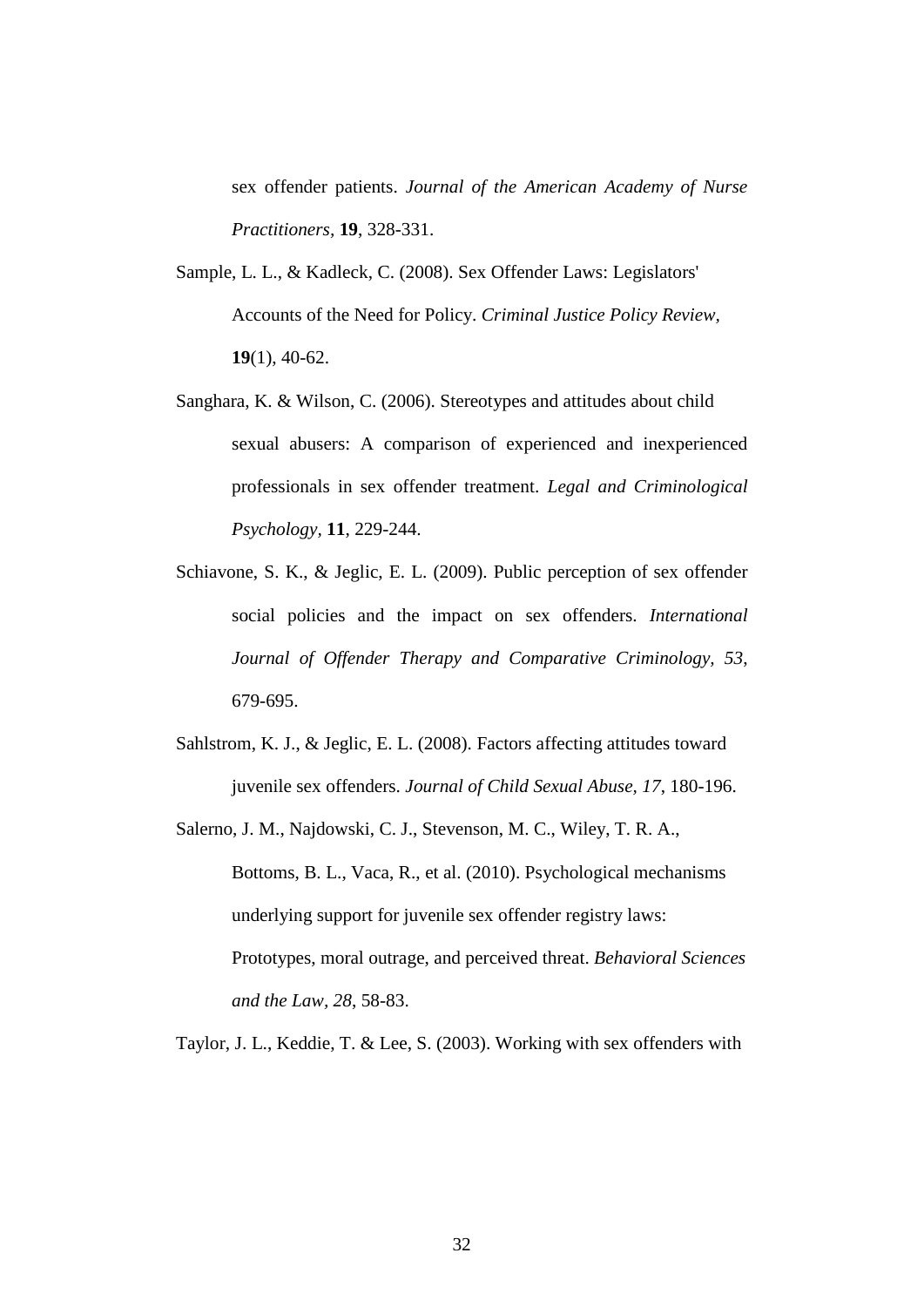intellectual disability: Evaluation of an introductory workshop for direct care staff. *Journal of Intellectual Disability Research,* **47**(3), 203-209.

- Viki, G. T., Massey, K. & Masser, B. (2005). When chivalry backfires: Benevolent sexism and attitudes towards Myra Hindley. *Legal and Criminological Psychology,* **10**, 109-120.
- Weekes, J. R., Pelletier, G. & Beaudette, D. (1995). Correctional Officers: How Do They Perceive Sex Offenders? *International Journal of Offender Therapy and Comparative Criminology,* **39**(1), 55-61.
- Wilczynski, A. (1997). Mad or Bad? Child-killers, gender and the courts. *British Journal of Criminology,* **37**(3), 419-436.
- Willis, G. M., Levenson, J. S. & Ward, T. (2010) Desistance and Attitudes Towards Sex Offenders: Facilitation or Hindrance? *Journal of Family Violence*, **25**(6), 545-556.